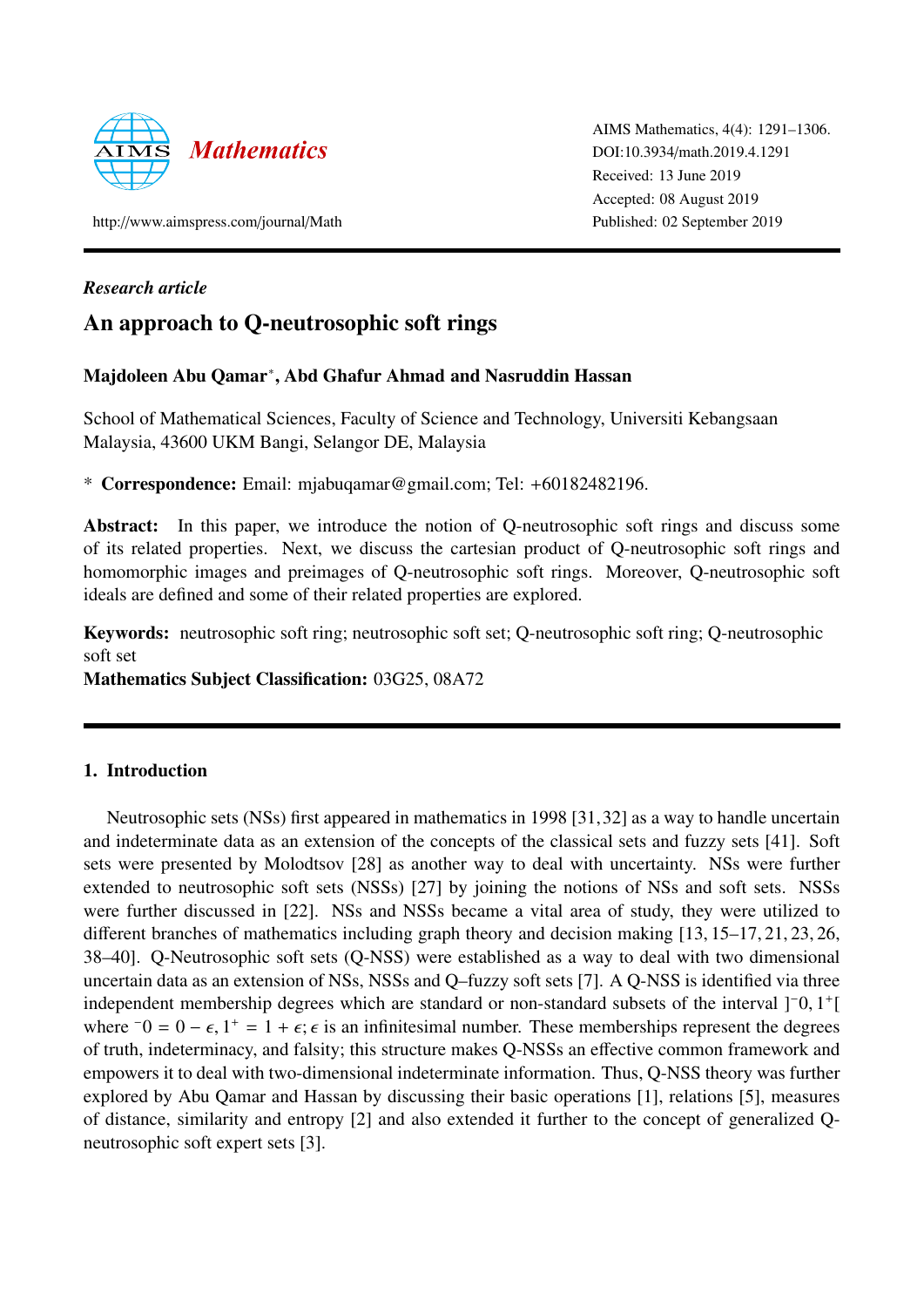Hybrid models of fuzzy sets and soft sets were extensively applied in different fields of mathematics, in particular they were extremely applied in classical algebraic structures. This was started by Rosenfeld in 1971 [\[30\]](#page-14-9) when he established the idea of fuzzy subgroups, by applying fuzzy sets to the theory of groups. Recently, many researchers have applied different hybrid models of fuzzy sets to several algebraic structures such as groups, semirings and BCK/BCI-algebras [\[8–](#page-13-7)[12,](#page-13-8) [19,](#page-14-10) [24,](#page-14-11) [25,](#page-14-12) [36,](#page-14-13) [37\]](#page-15-3). NSs and NSSs have received more attention in studying the algebraic structures dealing with uncertainty. Cetkin and Aygun [[18\]](#page-14-14) established the concept of neutrosophic subgroups. Bera and Mahapatra introduced neutrosophic soft rings [\[14\]](#page-13-9). Moreover, two-dimensional hybrid models of fuzzy sets and soft sets were also applied to different algebraic structures. The notion of Q-fuzzy groups was discusssed in [\[34\]](#page-14-15), neutrosophic Q-fuzzy subgroups were introduced in [\[35\]](#page-14-16), while Q-fuzzy and anti Q-fuzzy subrings were established in [\[29\]](#page-14-17) and Q-neutrosophic subrings were introduced in [\[4\]](#page-13-10).

Motivated by the above discussion, in the present work, we combine the idea of Q-NSSs and ring theory to establish the concept of Q-neutrosophic soft rings (Q-NS rings) as a generalization of neutrosophic soft rings and soft rings. Some properties and basic characteristics are explored. Additionally, we define the Q-level soft set of a Q-NSSs, which is a bridge between Q-NS rings and soft rings. The concept of Q-neutrosophic soft homomorphism (Q-NS hom) is defined and homomorphic image and preimage of a Q-NS ring are investigated. Furthermore, the cartesian product of Q-NS rings is defined and some pertinent properties are examined.

## 2. Preliminaries

In this section, we recall some concepts relevant to this study.

**Definition 2.1.** [\[28\]](#page-14-2) A pair  $(F, A)$  is called a soft set over *X*, where *F* is a mapping given by  $F : A \rightarrow$ *P*(*X*). In other words, a soft set over *X* is a parameterized family of subsets of the universe *X*.

**Definition 2.2.** [\[6\]](#page-13-11) A soft set  $(F, E)$  over a ring R is a soft ring over R if  $f(e)$  is a subring of R,  $\forall e \in E$ .

**Definition 2.3.** [\[20\]](#page-14-18) Let  $(F, E)$  be a soft set over the ring R. Then,  $(F, E)$  is called a soft left ideal (resp. right ideal) over *R* if  $F(e)$  is a left ideal of *R* for each  $e \in E$  i.e.

1.  $x, y \in F(e)$  ⇒  $x - y \in F(e)$ , 2.  $x \in F(e), r \in R \Rightarrow rx \in F(e)(resp.$   $xr \in F(e)).$ 

**Definition 2.4.** [\[20\]](#page-14-18) Let  $(F, E)$  be a soft set over the ring R. Then,  $(F, E)$  is called a both sided ideal over *R* if  $F(e)$  is a left and right ideal of *R* for each  $e \in E$  i.e.

1.  $x, y \in F(e) \Rightarrow x - y \in F(e)$ , 2.  $x \in F(e), r \in R \Rightarrow rx \in F(e), xr \in F(e).$ 

**Definition 2.5.** [\[5\]](#page-13-4) Let *X* be a universal set, *Q* be a nonempty set and  $A \subseteq E$  be a set of parameters. Let  $\mu^l QNS(X)$  be the set of all multi Q-NSs on *X* with dimension  $l = 1$ . A pair (Γ<sub>Q</sub>, *A*) is called a<br>O NSS over *X*, where  $\Gamma_{\lambda}: A \to \mu^l QNS(Y)$  is a mapping, such that  $\Gamma_{\lambda}(q) = \phi$  if  $q \notin A$ Q-NSS over *X*, where  $\Gamma_Q : A \to \mu^l QNS(X)$  is a mapping, such that  $\Gamma_Q(e) = \phi$  if  $e \notin A$ .

**Definition 2.6.** [\[1\]](#page-13-3) The union of two Q-NSSs (Γ<sub>*Q*</sub>, *A*) and (Ψ<sub>*Q*</sub>, *B*) is the Q-NSS ( $\Lambda$ <sub>*Q</sub>*, *C*) written as</sub>  $(\Gamma_Q, A) \cup (\Psi_Q, B) = (\Lambda_Q, C)$ , where  $C = A \cup B$  and for all  $c \in C$ ,  $(x, q) \in X \times Q$ , the truth-membership,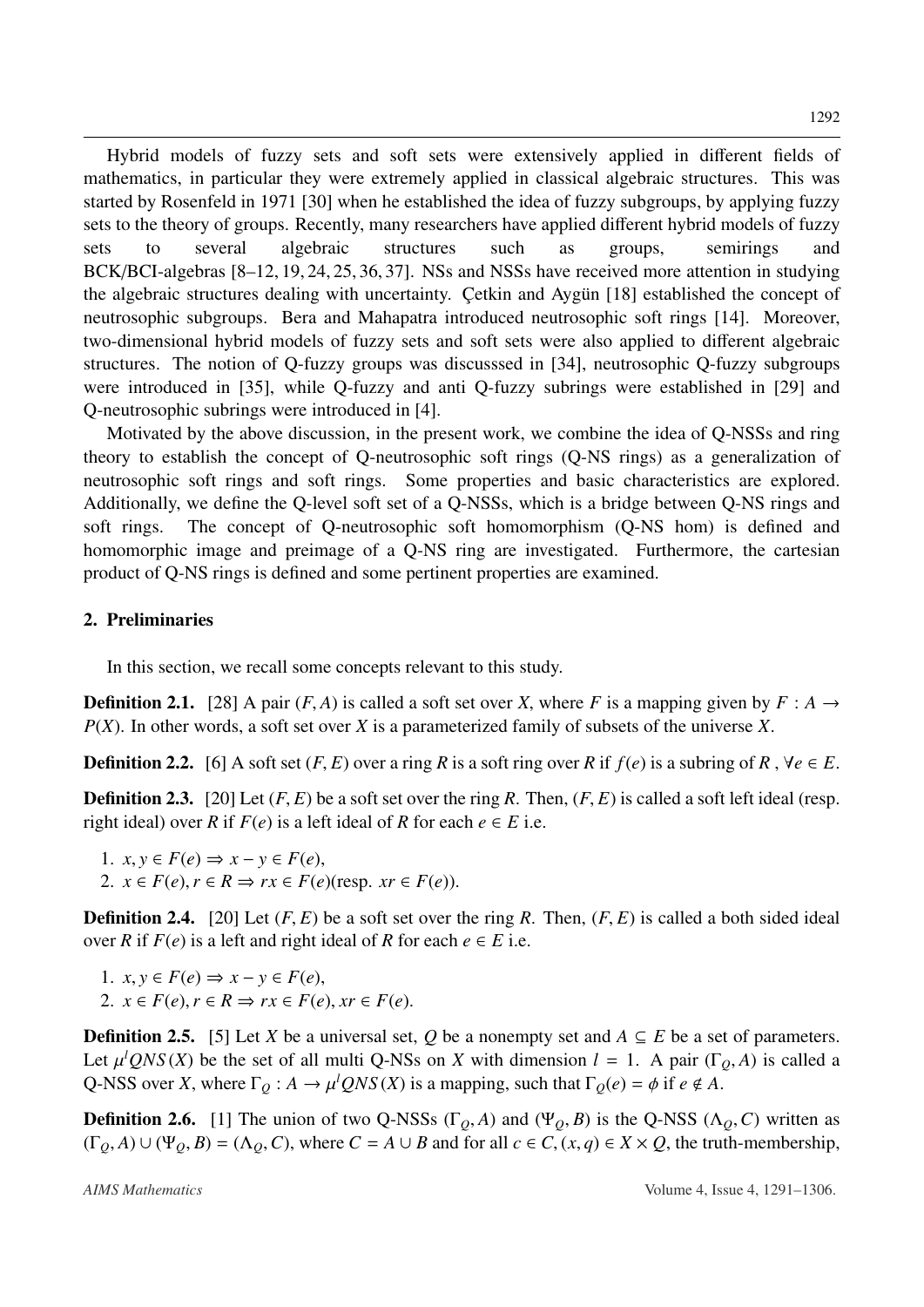indeterminacy-membership and falsity-membership of  $(\Lambda_Q, C)$  are as follows:

$$
T_{\Lambda_Q(c)}(x,q) = \begin{cases} T_{\Gamma_Q(c)}(x,q) & \text{if } c \in A - B, \\ T_{\Psi_Q(c)}(x,q) & \text{if } c \in B - A, \\ \max\{T_{\Gamma_Q(c)}(x,q), T_{\Psi_Q(c)}(x,q)\} & \text{if } c \in A \cap B, \end{cases}
$$

$$
I_{\Lambda_Q(c)}(x,q) = \begin{cases} I_{\Gamma_Q(c)}(x,q) & \text{if } c \in A - B, \\ I_{\Psi_Q(c)}(x,q) & \text{if } c \in B - A, \\ \min\{I_{\Gamma_Q(c)}(x,q), I_{\Psi_Q(c)}(x,q)\} & \text{if } c \in A \cap B, \end{cases}
$$

$$
F_{\Lambda_Q(c)}(x,q) = \begin{cases} F_{\Gamma_Q(c)}(x,q) & \text{if } c \in A - B, \\ F_{\Psi_Q(c)}(x,q) & \text{if } c \in B - A, \\ \min\{F_{\Gamma_Q(c)}(x,q), F_{\Psi_Q(c)}(x,q)\} & \text{if } c \in A \cap B. \end{cases}
$$

**Definition 2.7.** [\[1\]](#page-13-3) The intersection of two Q-NSSs (Γ<sub>*Q*</sub>, *A*) and (Ψ<sub>*Q*</sub>, *B*) is the Q-NSS (Λ<sub>*Q*</sub>, *C*) written as  $(\Gamma_0, A) \cap (\Psi_0, B) = (\Lambda_0, C)$ , where  $C = A \cap B$  and for all  $c \in C$  and  $(x, q) \in X \times Q$  the truthmembership, indeterminacy-membership and falsity-membership of  $(\Lambda<sub>0</sub>, C)$  are as follows:

$$
T_{\Lambda_Q(c)}(x,q) = \min\{T_{\Gamma_Q(c)}(x,q), T_{\Psi_Q(c)}(x,q)\},
$$
  
\n
$$
I_{\Lambda_Q(c)}(x,q) = \max\{I_{\Gamma_Q(c)}(x,q), I_{\Psi_Q(c)}(x,q)\},
$$
  
\n
$$
F_{\Lambda_Q(c)}(x,q) = \max\{F_{\Gamma_Q(c)}(x,q), F_{\Psi_Q(c)}(x,q)\}.
$$

## 3. Q-neutrosophic soft rings

In this section, we introduce the notion of Q-NS rings. Several basic properties and theorems related to this concept are explored.

<span id="page-2-0"></span>**Definition 3.1.** Let  $(\Gamma_0, A)$  be a Q-NSS over  $(R, +, .)$ . Then,  $(\Gamma_0, A)$  is said to be a Q-NS ring over  $(R, +, .)$  if for all *x*, *y* ∈ *R*, *q* ∈ *Q* and *e* ∈ *A* it satisfies:

- 1.  $T_{\Gamma_Q(e)}(x+y,q) \ge \min \{ T_{\Gamma_Q(e)}(x,q), T_{\Gamma_Q(e)}(y,q) \}, I_{\Gamma_Q(e)}(x+y,q) \le \max \{ I_{\Gamma_Q(e)}(x,q), I_{\Gamma_Q(e)}(y,q) \}$  and<br> $F_{\Gamma_Q(e)}(x+y,q) \le \max \{ F_{\Gamma_Q(e)}(x,q), F_{\Gamma_Q(e)}(y,q) \}$  $F_{\Gamma_Q(e)}(x+y,q) \le \max \{ F_{\Gamma_Q(e)}(x,q), F_{\Gamma_Q(e)}(y,q) \}$ <br> *T*<sub>*Z*</sub> (*x*)(*z*) *Z*<sub>*Z*</sub> (*x*)(*x*)(*z*)(*z*)(*z*)(*z*)(*z*))
- 2.  $T_{\Gamma_Q(e)}(-x, q) \geq T_{\Gamma_Q(e)}(x, q), I_{\Gamma_Q(e)}(-x, q) \leq I_{\Gamma_Q(e)}(x, q)$  and  $F_{\Gamma_Q(e)}(-x, q) \leq F_{\Gamma_Q(e)}(x, q)$ .<br>
3.  $T_{\Gamma_Q(e)}(x, y, q) > \min_{\Gamma_Q(e)}(T_{\Gamma_Q(e)}(x, q), T_{\Gamma_Q(e)}(y, q))$ .  $I_{\Gamma_Q(e)}(x, q) > \min_{\Gamma_Q(e)}(T_{\Gamma_Q(e)}(x, q), T_{\Gamma_Q(e)}(y, q))$ .
- 3.  $T_{\Gamma_Q(e)}(x,y,q) \ge \min \{ T_{\Gamma_Q(e)}(x,q), T_{\Gamma_Q(e)}(y,q) \}, I_{\Gamma_Q(e)}(x,y,q) \le \max \{ I_{\Gamma_Q(e)}(x,q), I_{\Gamma_Q(e)}(y,q) \}$  and  $F_{\Gamma_Q(e)}(x,y,q) \le \max \{ F_{\Gamma_Q(e)}(x,q), F_{\Gamma_Q(e)}(y,q) \}$  $F_{\Gamma_Q(e)}(x, y, q) \le \max \{ F_{\Gamma_Q(e)}(x, q), F_{\Gamma_Q(e)}(y, q) \}$

*Example* 3.1. Let  $R = (\mathbb{Z}, +,.)$  be the ring of integers and A=N the set of natural numbers be the parametric set. Define a Q-NSS ( $\Gamma$ <sub>*Q</sub>*, *A*) as follows for  $q \in Q$ ,  $x \in \mathbb{Z}$  and  $m \in \mathbb{N}$ </sub>

$$
T_{\Gamma_Q(m)}(x,q) = \begin{cases} 0 & \text{if } x \text{ is odd} \\ \frac{1}{m} & \text{if } x \text{ is even,} \end{cases}
$$

$$
I_{\Gamma_Q(m)}(x,q) = \begin{cases} \frac{1}{2m} & \text{if } x \text{ is odd} \\ 0 & \text{if } x \text{ is even,} \end{cases}
$$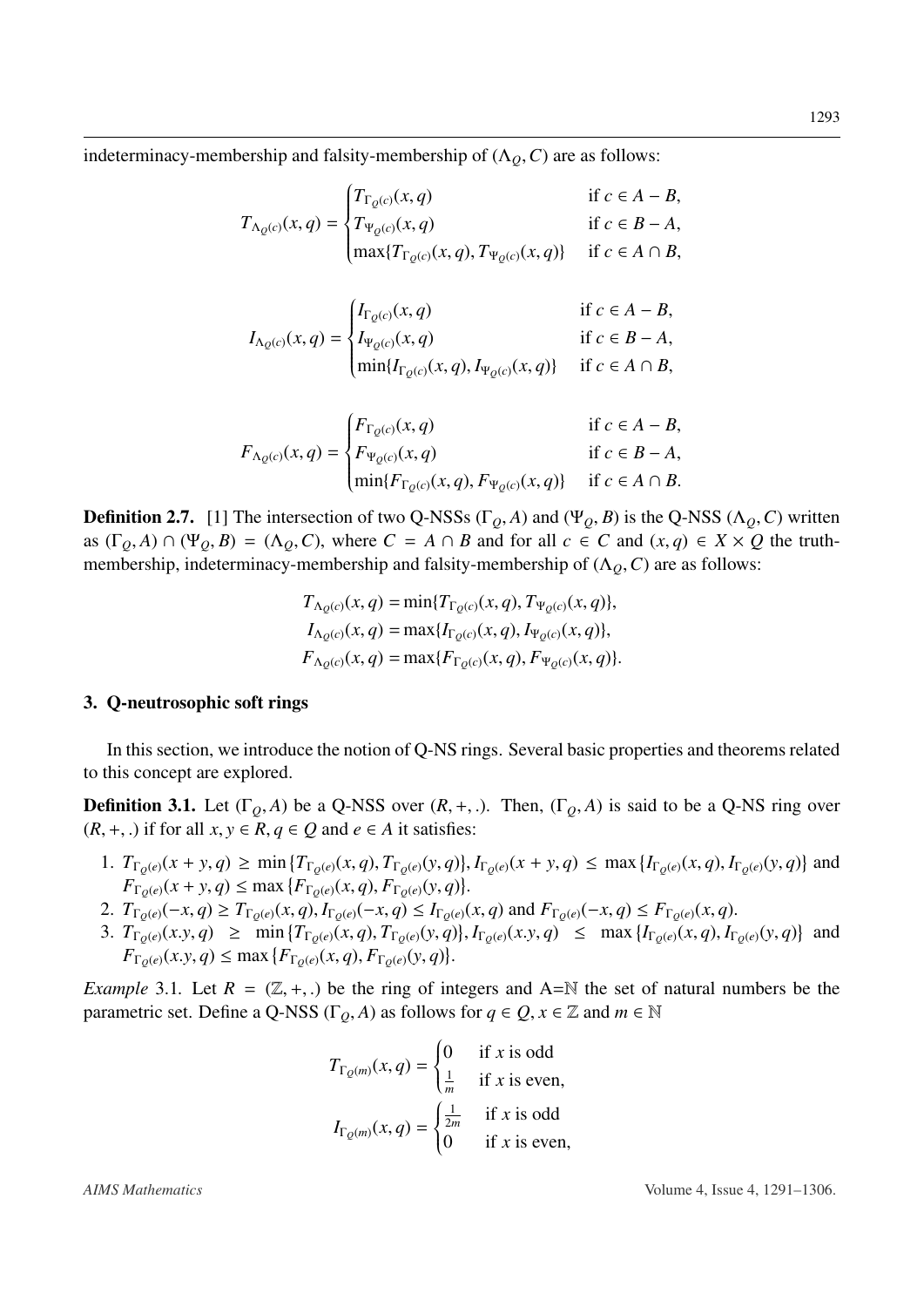$$
F_{\Gamma_Q(m)}(x,q) = \begin{cases} 1 - \frac{1}{m} & \text{if } x \text{ is odd} \\ 0 & \text{if } x \text{ is even.} \end{cases}
$$

It is clear that  $(\Gamma_0, \mathbb{Z})$  is a Q-NS ring over *R*.

**Theorem 3.2.** *A Q-NSS* ( $\Gamma$ <sub>Q</sub>, *A*) *over the ring* ( $R$ , +, .) *is a Q-NS ring if and only if for all*  $x, y \in R$ *,*  $q \in Q$ *and*  $e \in A$ 

- *1.*  $T_{\Gamma_Q(e)}(x y, q) \ge \min \{ T_{\Gamma_Q(e)}(x, q), T_{\Gamma_Q(e)}(y, q) \}$  $\overline{a}$  $I_{\Gamma_Q(e)}(x - y, q) \le \max\{I_{\Gamma_Q(e)}(x, q), I_{\Gamma_Q(e)}(y, q)\}$  $\overline{a}$  $F_{\Gamma_Q(e)}(x - y, q) \le \max \{ F_{\Gamma_Q(e)}(x, q), F_{\Gamma_Q(e)}(y, q) \}$
- *2.*  $T_{\Gamma_Q(e)}(x,y,q) \ge \min \{ T_{\Gamma_Q(e)}(x,q), T_{\Gamma_Q(e)}(y,q) \}$ ,  $I_{\Gamma_Q(e)}(x,y,q) \le \max\{I_{\Gamma_Q(e)}(x,q), I_{\Gamma_Q(e)}(y,q)\}$ ,  $F_{\Gamma_Q(e)}(x, y, q) \le \max \{ F_{\Gamma_Q(e)}(x, q), F_{\Gamma_Q(e)}(y, q) \}$

*Proof.* Suppose that  $(\Gamma_Q, A)$  is a Q-NS ring over  $(R, +, .)$ . Then,

$$
T_{\Gamma_Q(e)}(x - y, q) = T_{\Gamma_Q(e)}(x + (-y), q) \ge \min \{ T_{\Gamma_Q(e)}(x, q), T_{\Gamma_Q(e)}(-y, q) \} \ge \min \{ T_{\Gamma_Q(e)}(x, q), T_{\Gamma_Q(e)}(y, q) \},
$$
  
\n
$$
I_{\Gamma_Q(e)}(x - y, q) = I_{\Gamma_Q(e)}(x + (-y), q) \le \max \{ I_{\Gamma_Q(e)}(x, q), I_{\Gamma_Q(e)}(-y, q) \} \le \max \{ I_{\Gamma_Q(e)}(x, q), I_{\Gamma_Q(e)}(y, q) \},
$$
  
\n
$$
F_{\Gamma_Q(e)}(x - y, q) = F_{\Gamma_Q(e)}(x + (-y), q) \le \max \{ F_{\Gamma_Q(e)}(x, q), F_{\Gamma_Q(e)}(-y, q) \} \le \max \{ F_{\Gamma_Q(e)}(x, q), F_{\Gamma_Q(e)}(y, q) \}.
$$

Thus, conditions 1 and 2 are satisfied.

Conversely, Suppose that conditions 1 and 2 are satisfied. For the additive identity  $0_R$  in  $(R, +, \cdot)$ ,

 $T_{\Gamma_Q(e)}(0_R, q) = T_{\Gamma_Q(e)}(x - x, q) \ge \min \{ T_{\Gamma_Q(e)}(x, q), T_{\Gamma_Q(e)}(x, q) \} = T_{\Gamma_Q(e)}(x, q),$ <br>  $T_{\Gamma_Q(e)}(0, q) = T_{\Gamma_Q(e)}(x - x, q) \le \max \{ T_{\Gamma_Q(e)}(x, q), T_{\Gamma_Q(e)}(x, q) \} = T_{\Gamma_Q(e)}(x, q),$  $I_{\Gamma_Q(e)}(0_R, q) = I_{\Gamma_Q(e)}(x - x, q) \le \max \{ I_{\Gamma_Q(e)}(x, q), I_{\Gamma_Q(e)}(x, q) \} = I_{\Gamma_Q(e)}(x, q),$ <br> $I_{\Gamma_Q(e)}(0, q) = I_{\Gamma_Q(e)}(x - x, q) \le \max \{ I_{\Gamma_Q(e)}(x, q), I_{\Gamma_Q(e)}(x, q) \} = I_{\Gamma_Q(e)}(x, q),$  $F_{\Gamma_Q(e)}(0_R, q) = F_{\Gamma_Q(e)}(x - x, q) \le \max \{ F_{\Gamma_Q(e)}(x, q), F_{\Gamma_Q(e)}(x, q) \} = F_{\Gamma_Q(e)}(x, q).$ Now,

$$
T_{\Gamma_Q(e)}(-x, q) = T_{\Gamma_Q(e)}(0_R - x, q) \ge \min \{ T_{\Gamma_Q(e)}(0_R, q), T_{\Gamma_Q(e)}(x, q) \}
$$
  
\n
$$
\ge \min \{ T_{\Gamma_Q(e)}(x, q), T_{\Gamma_Q(e)}(x, q) \} = T_{\Gamma_Q(e)}(x, q),
$$
  
\n
$$
I_{\Gamma_Q(e)}(-x, q) = I_{\Gamma_Q(e)}(0_R - x, q) \le \max \{ I_{\Gamma_Q(e)}(0_R, q), I_{\Gamma_Q(e)}(x, q) \}
$$
  
\n
$$
\le \max \{ I_{\Gamma_Q(e)}(x, q), I_{\Gamma_Q(e)}(x, q) \} = I_{\Gamma_Q(e)}(x, q),
$$
  
\n
$$
F_{\Gamma_Q(e)}(-x, q) =_{\Gamma_Q(e)} (0_R - x, q) \le \max \{ F_{\Gamma_Q(e)}(0_R, q), F_{\Gamma_Q(e)}(x, q) \}
$$
  
\n
$$
\le \max \{ F_{\Gamma_Q(e)}(x, q), F_{\Gamma_Q(e)}(x, q) \} = F_{\Gamma_Q(e)}(x, q) \}
$$

also,

$$
T_{\Gamma_Q(e)}(x+y,q) = T_{\Gamma_Q(e)}(x - (-y), q) \ge \min \{ T_{\Gamma_Q(e)}(x,q), T_{\Gamma_Q(e)}(y,q) \},
$$
  
\n
$$
I_{\Gamma_Q(e)}(x+y,q) = I_{\Gamma_Q(e)}(x - (-y), q) \le \max \{ I_{\Gamma_Q(e)}(x,q), I_{\Gamma_Q(e)}(y,q) \},
$$
  
\n
$$
F_{\Gamma_Q(e)}(x+y,q) = F_{\Gamma_Q(e)}(x - (-y), q) \le \max \{ F_{\Gamma_Q(e)}(x,q), F_{\Gamma_Q(e)}(y,q) \}.
$$

This completes the proof.  $\Box$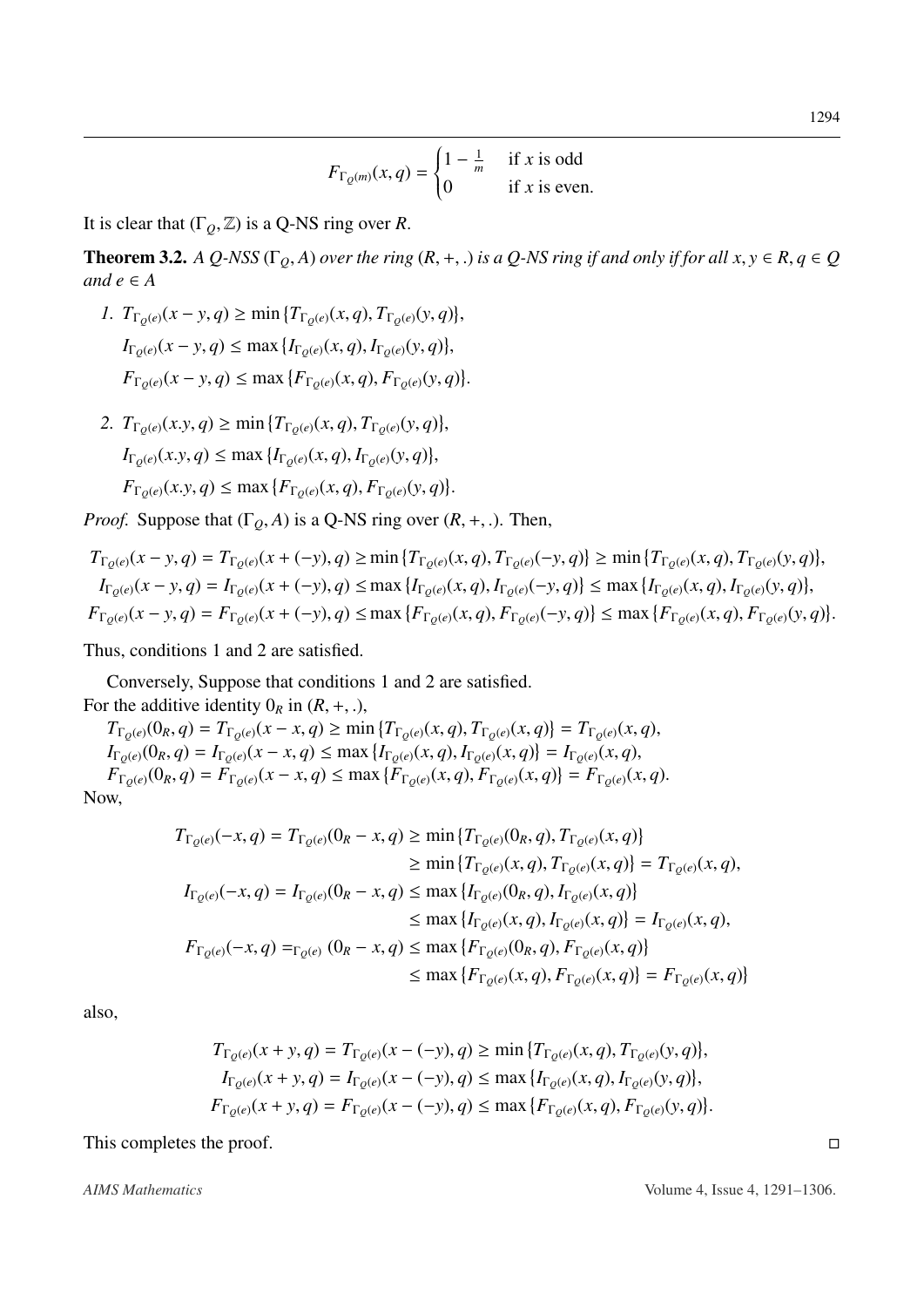<span id="page-4-0"></span>**Theorem 3.3.** Let  $(\Gamma_Q, A)$  and  $(\Psi_Q, B)$  be two Q-NS rings over  $(R, +, .)$ . Then,  $(\Gamma_Q, A) \cap (\Psi_Q, B)$  is also *a Q-NS ring over* (*R*, <sup>+</sup>, .)*.*

*Proof.* Let  $(\Gamma_0, A) \cap (\Psi_0, B) = (\Lambda_0, A \cap B)$ . Now,  $\forall x, y \in R, q \in Q$  and  $e \in A \cap B$ ,

$$
T_{\Lambda_Q(e)}(x - y, q) = \min \left\{ T_{\Gamma_Q(e)}(x - y, q), T_{\Psi_Q(e)}(x - y, q) \right\}
$$
  
\n
$$
\geq \min \left\{ \min \left\{ T_{\Gamma_Q(e)}(x, q), T_{\Gamma_Q(e)}(y, q) \right\}, \min \left\{ T_{\Psi_Q(e)}(x, q), T_{\Psi_Q(e)}(y, q) \right\} \right\}
$$
  
\n
$$
= \min \left\{ \min \left\{ T_{\Gamma_Q(e)}(x, q), T_{\Psi_Q(e)}(x, q) \right\}, \min \left\{ T_{\Gamma_Q(e)}(y, q), T_{\Psi_Q(e)}(y, q) \right\} \right\}
$$
  
\n
$$
= \min \left\{ T_{\Lambda_Q(e)}(x, q), T_{\Lambda_Q(e)}(y, q) \right\},
$$

also,

$$
I_{\Lambda_{Q}(e)}(x - y, q) = \max \Big\{ I_{\Gamma_{Q}(e)}(x - y, q), I_{\Psi_{Q}(e)}(x - y, q) \Big\}
$$
  
\n
$$
\leq \max \Big\{ \max \big\{ I_{\Gamma_{Q}(e)}(x, q), I_{\Gamma_{Q}(e)}(y, q) \big\}, \max \big\{ I_{\Psi_{Q}(e)}(x, q), I_{\Psi_{Q}(e)}(y, q) \big\} \Big\}
$$
  
\n
$$
= \max \Big\{ \max \big\{ I_{\Gamma_{Q}(e)}(x, q), I_{\Psi_{Q}(e)}(x, q) \big\}, \max \big\{ I_{\Gamma_{Q}(e)}(y, q), I_{\Psi_{Q}(e)}(y, q) \big\} \Big\}
$$
  
\n
$$
= \max \Big\{ I_{\Lambda_{Q}(e)}(x, q), I_{\Lambda_{Q}(e)}(y, q) \Big\}.
$$

Similarly,  $F_{\Lambda_Q(e)}(x - y, q) \le \max\left\{F_{\Lambda_Q(e)}(x, q), F_{\Lambda_Q(e)}(y, q)\right\}.$ Next,

$$
T_{\Lambda_Q(e)}(x,y,q) = \min \left\{ T_{\Gamma_Q(e)}(x,y,q), T_{\Psi_Q(e)}(x,y,q) \right\}
$$
  
\n
$$
\geq \min \left\{ \min \left\{ T_{\Gamma_Q(e)}(x,q), T_{\Gamma_Q(e)}(y,q) \right\}, \min \left\{ T_{\Psi_Q(e)}(x,q), T_{\Psi_Q(e)}(y,q) \right\} \right\}
$$
  
\n
$$
= \min \left\{ \min \left\{ T_{\Gamma_Q(e)}(x,q), T_{\Psi_Q(e)}(x,q) \right\}, \min \left\{ T_{\Gamma_Q(e)}(y,q), T_{\Psi_Q(e)}(y,q) \right\} \right\}
$$
  
\n
$$
= \min \left\{ T_{\Lambda_Q(e)}(x,q), T_{\Lambda_Q(e)}(y,q) \right\},
$$

also,

$$
I_{\Lambda_{Q}(e)}(x,y,q) = \max \Big\{ I_{\Gamma_{Q}(e)}(x,y,q), I_{\Psi_{Q}(e)}(x,y,q) \Big\}
$$
  
\n
$$
\leq \max \Big\{ \max \big\{ I_{\Gamma_{Q}(e)}(x,q), I_{\Gamma_{Q}(e)}(y,q) \big\}, \max \big\{ I_{\Psi_{Q}(e)}(x,q), I_{\Psi_{Q}(e)}(y,q) \big\} \Big\}
$$
  
\n
$$
= \max \Big\{ \max \big\{ I_{\Gamma_{Q}(e)}(x,q), I_{\Psi_{Q}(e)}(x,q) \big\}, \max \big\{ I_{\Gamma_{Q}(e)}(y,q), I_{\Psi_{Q}(e)}(y,q) \big\} \Big\}
$$
  
\n
$$
= \max \Big\{ I_{\Lambda_{Q}(e)}(x,q), I_{\Lambda_{Q}(e)}(y,q) \Big\}.
$$

Similarly, we can show  $F_{\Lambda_Q(e)}(x, y, q) \le \max\left\{F_{\Lambda_Q(e)}(x, q), F_{\Lambda_Q(e)}(y, q)\right\}$ . This completes the proof.  $\Box$ *Remark* 3.4. For two Q-NS rings ( $\Gamma_Q$ , *A*) and ( $\Psi_Q$ , *B*) over (*R*, +, .), ( $\Gamma_Q$ , *A*)  $\cup$  ( $\Psi_Q$ , *B*) is not generally a Q-NS ring. For example, let  $R = (\mathbb{Z}, +, .), E = 2\mathbb{Z}$ . Consider two Q-NS rings ( $\Gamma_O, E$ ) and ( $\Psi_O, E$ ) over  $R$  as follows: for  $x, m \in \mathbb{Z}$  and  $q \in Q$ 

$$
T_{\Gamma_{\mathcal{Q}}(2m)}(x,q) = \begin{cases} 0.50 & \text{if } x = 4tm, \exists t \in \mathbb{Z}, \\ 0 & \text{otherwise,} \end{cases}
$$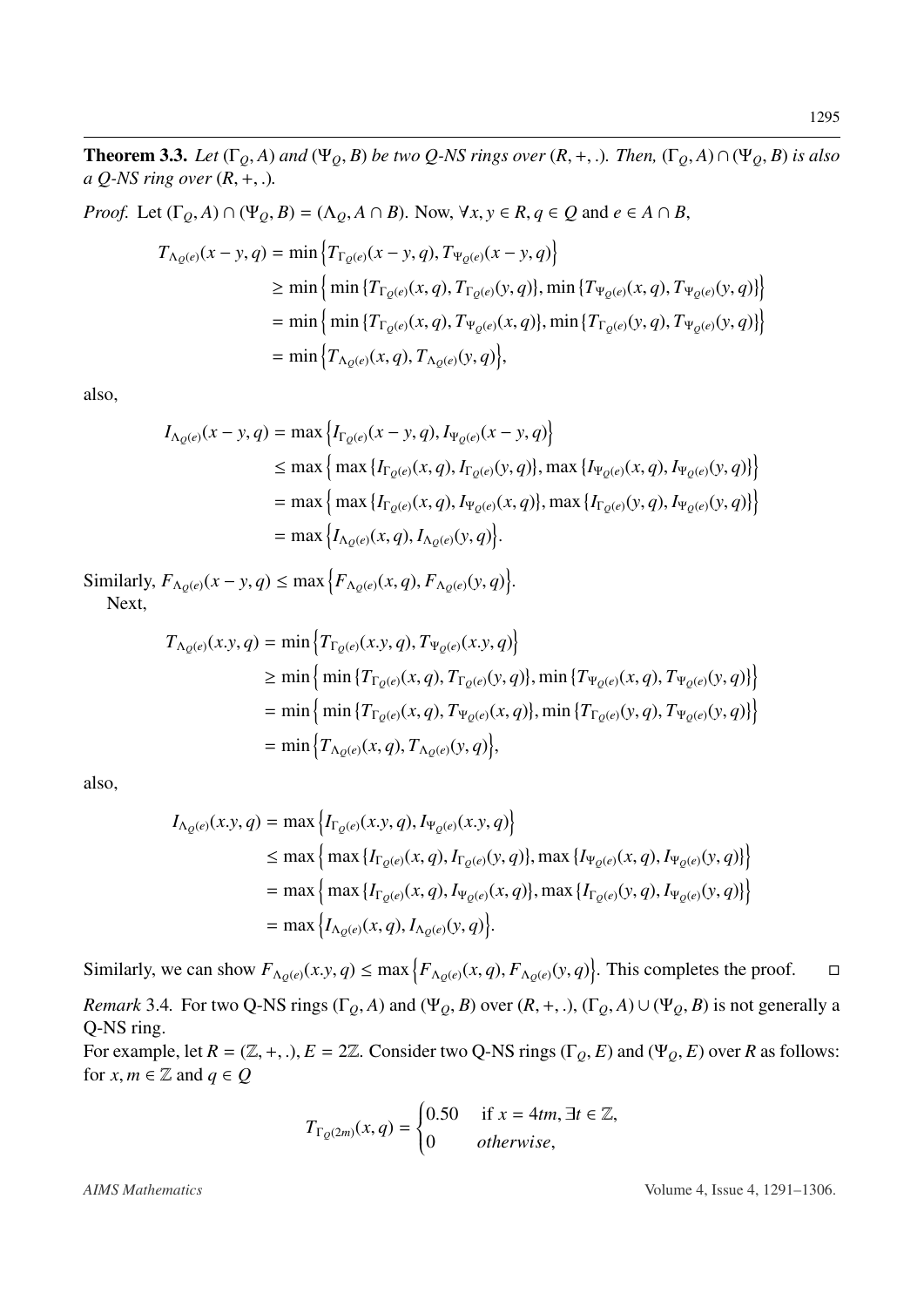$$
I_{\Gamma_Q(2m)}(x,q) = \begin{cases} 0 & \text{if } x = 4tm, \exists t \in \mathbb{Z}, \\ 0.25 & otherwise, \end{cases}
$$

$$
F_{\Gamma_Q(2m)}(x,q) = \begin{cases} 0.40 & \text{if } x = 4tm, \exists t \in \mathbb{Z}, \\ 0.10 & otherwise, \end{cases}
$$

and

$$
T_{\Psi_Q(2m)}(x,q) = \begin{cases} 0.67 & \text{if } x = 8tm, \exists t \in \mathbb{Z}, \\ 0 & otherwise, \end{cases}
$$
  
\n
$$
I_{\Psi_Q(2m)}(x,q) = \begin{cases} 0 & \text{if } x = 8tm, \exists t \in \mathbb{Z}, \\ 0.20 & otherwise, \end{cases}
$$
  
\n
$$
F_{\Psi_Q(2m)}(x,q) = \begin{cases} 0.16 & \text{if } x = 8tm, \exists t \in \mathbb{Z}, \\ 0.33 & otherwise. \end{cases}
$$

Let  $(\Gamma_0, A) \cup (\Psi_0, B) = (\Lambda_0, E)$ . For  $m = 3$ ,  $x = 12$ ,  $y = 18$  we have,

$$
T_{\Lambda_Q(6)}(12-18,q) = T_{\Lambda_Q(6)}(-6,q) = \max\left\{T_{\Gamma_Q(6)}(-6,q), T_{\Psi_Q(6)}(-6,q)\right\} = \max\{0,0\} = 0
$$

and

$$
\min \left\{ T_{\Lambda_Q(6)}(12, q), T_{\Lambda_Q(6)}(18, q) \right\}
$$
  
= 
$$
\min \left\{ \max \left\{ T_{\Gamma_Q(6)}(12, q), T_{\Psi_Q(6)}(12, q) \right\}, \max \left\{ T_{\Gamma_Q(6)}(18, q), T_{\Psi_Q(6)}(18, q) \right\} \right\}
$$
  
= 
$$
\min \left\{ \max \left\{ 0.50, 0 \right\}, \max \left\{ 0, 0.67 \right\} \right\}
$$
  
= 
$$
\min \left\{ 0.50, 0.67 \right\} = 0.50.
$$

Hence,  $T_{\Lambda_Q(6)}(12-18, q) < \min \{ T_{\Lambda_Q(6)}(12, q), T_{\Lambda_Q(6)}(18, q) \}$ . Thus, the union is not a Q-NS ring.

**Theorem 3.5.** Let  $(\Gamma_Q, A)$  and  $(\Psi_Q, B)$  be two Q-NS rings over  $(R, +, .)$ . Then,  $(\Gamma_Q, A) \wedge (\Psi_Q, B)$  is also *a Q-NS ring over* (*R*, <sup>+</sup>, .)*.*

*Proof.* The proof is similar to the proof of Theorem [3.3.](#page-4-0) □

**Definition 3.6.** Let  $(\Gamma_Q, A)$  be a Q-NSS over *X*. Let  $\alpha, \beta, \gamma \in [0, 1]$  with  $\alpha + \beta + \gamma \leq 3$ . Then  $(\Gamma_Q, A)_{(\alpha, \beta, \gamma)}$ is a Q-level soft set of  $(\Gamma_Q, A)$  defined by

$$
(\Gamma_Q, A)_{(\alpha, \beta, \gamma)} = \left\{ x \in X, q \in Q : T_{\Gamma_Q(e)}(x, q) \ge \alpha, I_{\Gamma_Q(e)}(x, q) \le \beta, F_{\Gamma_Q(e)}(x, q) \le \gamma \right\}
$$

for all  $e \in A$ .

The next theorem provides a bridge between Q-NS rings and soft rings.

**Theorem 3.7.** Let  $(\Gamma_0, A)$  be a Q-NSS over  $(R, +, .)$ . Then,  $(\Gamma_0, A)$  is a Q-NS ring over  $(R, +, .)$  if and *only if for all*  $\alpha, \beta, \gamma \in [0, 1]$  *the Q-level soft set*  $(\Gamma_0, A)_{(\alpha, \beta, \gamma)} \neq \phi$  *is a soft ring over R.*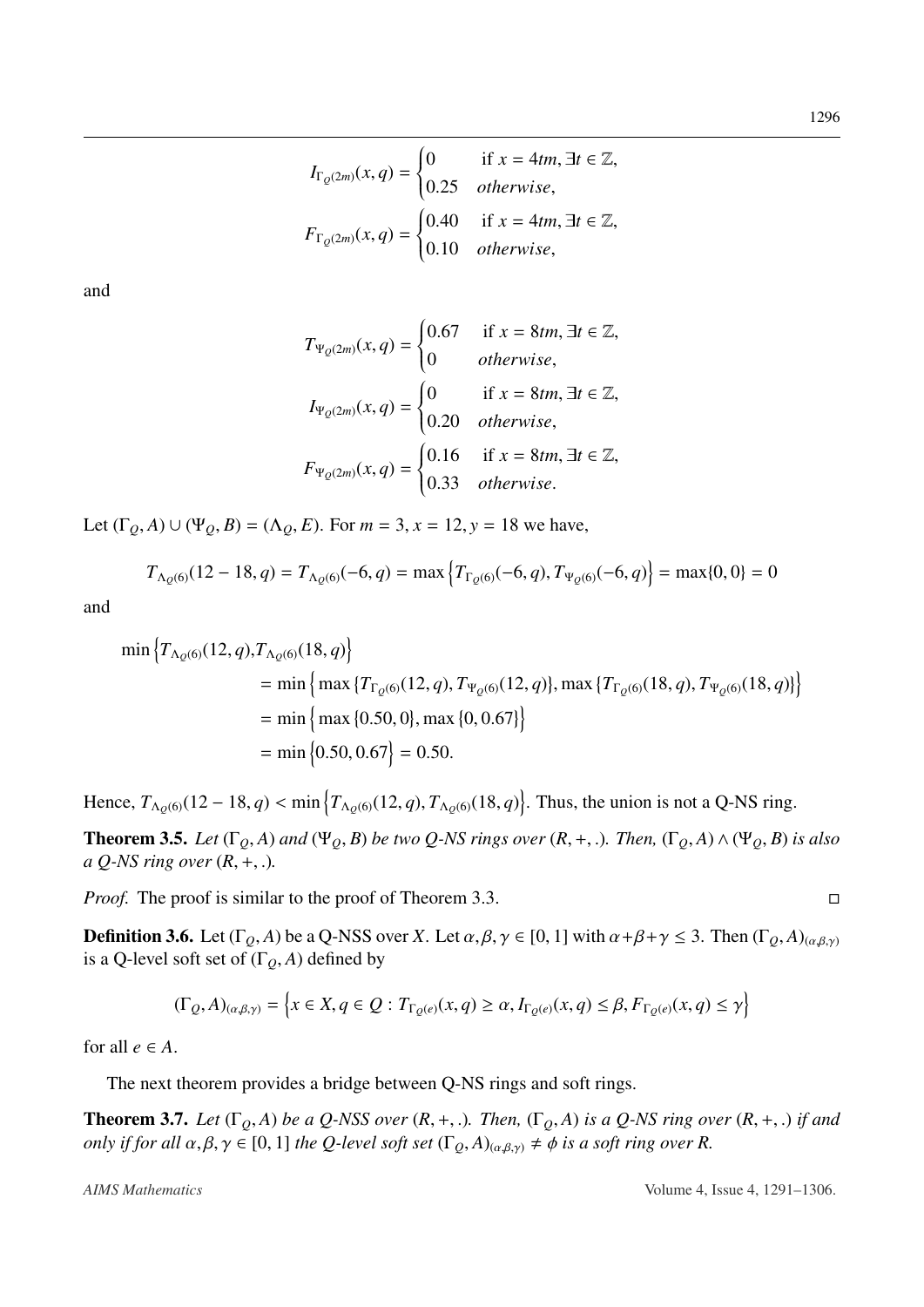*Proof.* Let  $(\Gamma_Q, A)$  be a Q-NS ring over  $(R, +, .)$ ,  $x, y \in (\Gamma_Q(e))_{(\alpha, \beta, \gamma)}$  and  $q \in Q$ , for arbitrary  $\alpha, \beta, \gamma \in Q$  $[0, 1]$  and  $e \in A$ .

Then, we have  $T_{\Gamma_0(e)}(x,q) \ge \alpha$ ,  $I_{\Gamma_0(e)}(x,q) \le \beta$ ,  $F_{\Gamma_0(e)}(x,q) \le \gamma$ . Since  $(\Gamma_0, A)$  is a Q-NS ring over G, then we have

$$
T_{\Gamma_{Q}(e)}(x - y, q) \ge \min \left\{ T_{\Gamma_{Q}(e)}(x, q), T_{\Gamma_{Q}(e)}(y, q) \right\} \ge \min \left\{ \alpha, \alpha \right\} = \alpha,
$$
  

$$
I_{\Gamma_{Q}(e)}(x - y, q) \le \max \left\{ I_{\Gamma_{Q}(e)}(x, q), I_{\Gamma_{Q}(e)}(y, q) \right\} \le \max \left\{ \beta, \beta \right\} = \beta,
$$
  

$$
F_{\Gamma_{Q}(e)}(x - y, q) \le \max \left\{ F_{\Gamma_{Q}(e)}(x, q), F_{\Gamma_{Q}(e)}(y, q) \right\} \le \max \left\{ \gamma, \gamma \right\} = \gamma.
$$

Therefore,  $x - y \in (\Gamma_Q(e))_{(\alpha,\beta,\gamma)}$ . Furthermore,  $T_{\Gamma_Q(e)}(x,y,q) \ge \alpha$ ,  $I_{\Gamma_Q(e)}(x,y,q) \le \beta$ ,<br>  $F_{\Gamma_Q(e)}(x, y, q) \le \alpha \le \text{So } xy \in (\Gamma_S(A))$ ,  $\text{Hence } (\Gamma_S(e))_{\alpha,\beta,\gamma}$  is a subring over (*k*  $F_{\Gamma_Q(e)}(x, y, q) \le \gamma$ . So,  $x, y \in (\Gamma_Q, A)_{(\alpha, \beta, \gamma)}$ . Hence,  $(\Gamma_Q(e))_{(\alpha, \beta, \gamma)}$  is a subring over  $(R, +, \cdot)$ ,  $\forall e \in A$ .

Conversely, suppose  $(\Gamma_0, A)$  is not a Q-NS ring over  $(R, +, \cdot)$ . Then, there exists  $e \in A$  such that  $\Gamma_Q(e)$  is not a Q-neutrosophic subring of *R*. Then, there exist  $x_1, y_1 \in R$  and  $q \in Q$  such that at least one of the conditions in Definition [3.1](#page-2-0) does not hold. Without loss of generality, let us assume  $T_{\Gamma_Q(e)}(x_1 - y_1, q) < \min \left\{ T_{\Gamma_Q(e)}(x_1, q), T_{\Gamma_Q(e)}(y_1, q) \right\}.$ <br> *I* et  $T_{\Gamma_Q(e)}(x_1, q) = \alpha$ ,  $T_{\Gamma_Q(e)}(y_1, q) = \alpha$ , and  $T_{\Gamma_Q(e)}(y_1, q)$ 

Let  $T_{\Gamma_0(e)}(x_1, q) = \alpha_1$ ,  $T_{\Gamma_0(e)}(y_1, q) = \alpha_2$  and  $T_{\Gamma_0(e)}(x_1 - y_1, q) = \alpha_3$ . If we take  $\alpha = \min{\{\alpha_1, \alpha_2\}}$ , then  $x_1 - y_1 \notin (\Gamma_Q(e))_{(\alpha,\beta,\gamma)}$ . But, since

$$
T_{\Gamma_Q(e)}(x_1, q) = \alpha_1 \ge \min\{\alpha_1, \alpha_2\} = \alpha
$$

and

$$
T_{\Gamma_{Q}(e)}(y_1,q)=\alpha_2\geq \min\{\alpha_1,\alpha_2\}=\alpha.
$$

For  $I_{\Gamma_Q(e)}(x_1, q) \leq \beta$ ,  $I_{\Gamma_Q(e)}(y_1, q) \leq \beta$ ,  $F_{\Gamma_Q(e)}(x_1, q) \leq \gamma$ ,  $F_{\Gamma_Q(e)}(y_1, q) \leq \gamma$ , we have  $x_1, y_1 \in (\Gamma_Q(e))_{(\alpha, \beta, \gamma)}$ .<br>This contradicts with the fact that  $(\Gamma_{\alpha}, A)_{\alpha, \beta}$  is a soft ring over  $G$ . This contradicts with the fact that  $(\Gamma_Q, A)_{(\alpha, \beta, \gamma)}$  is a soft ring over *G*.<br>The other cases can be obtained similarly The other cases can be obtained similarly.  $\Box$ 

#### 4. Cartesian product of Q-neutrosophic soft rings

In this section, we define the cartesian product of Q-NS rings and prove that it is also a Q-NS ring.

**Definition 4.1.** Let  $(\Gamma_0, A)$  and  $(\Psi_0, B)$  be two Q-NS rings over  $(R_1, +,.)$  and  $(R_2, +,.)$ , respectively. Then, their cartesian product  $(\Lambda_Q, A \times B) = (\Gamma_Q, A) \times (\Psi_Q, B)$ , where  $\Lambda_Q(a, b) = \Gamma_Q(a) \times \Psi_Q(b)$  for (*a*, *b*) ∈ *A* × *B*. Analytically, for *x* ∈ *R*<sub>1</sub>, *y* ∈ *R*<sub>2</sub> and *q* ∈ *Q* 

$$
\Lambda_Q(a,b) = \left\{ \left\langle ((x,y), q), T_{\Lambda_Q(a,b)}((x,y), q), I_{\Lambda_Q(a,b)}((x,y), q), F_{\Lambda_Q(a,b)}((x,y), q) \right\rangle \right\}, \text{ where}
$$

$$
T_{\Lambda_Q(a,b)}((x, y), q) = \min \{ T_{\Gamma_Q(a)}(x, q), T_{\Psi_Q(b)}(y, q) \},
$$
  
\n
$$
I_{\Lambda_Q(a,b)}((x, y), q) = \max \{ I_{\Gamma_Q(a)}(x, q), I_{\Psi_Q(b)}(y, q) \},
$$
  
\n
$$
F_{\Lambda_Q(a,b)}((x, y), q) = \max \{ F_{\Gamma_Q(a)}(x, q), F_{\Psi_Q(b)}(y, q) \}.
$$

**Theorem 4.2.** Let  $(\Gamma_0, A)$  and  $(\Psi_0, B)$  be two Q-NS rings over  $(R_1, +, \cdot)$  and  $(R_2, +, \cdot)$ , respectively. *Then, their cartesian product*  $(\Gamma_0, A) \times (\Psi_0, B)$  *is a Q-NS ring over*  $(R_1 \times R_2)$ *.*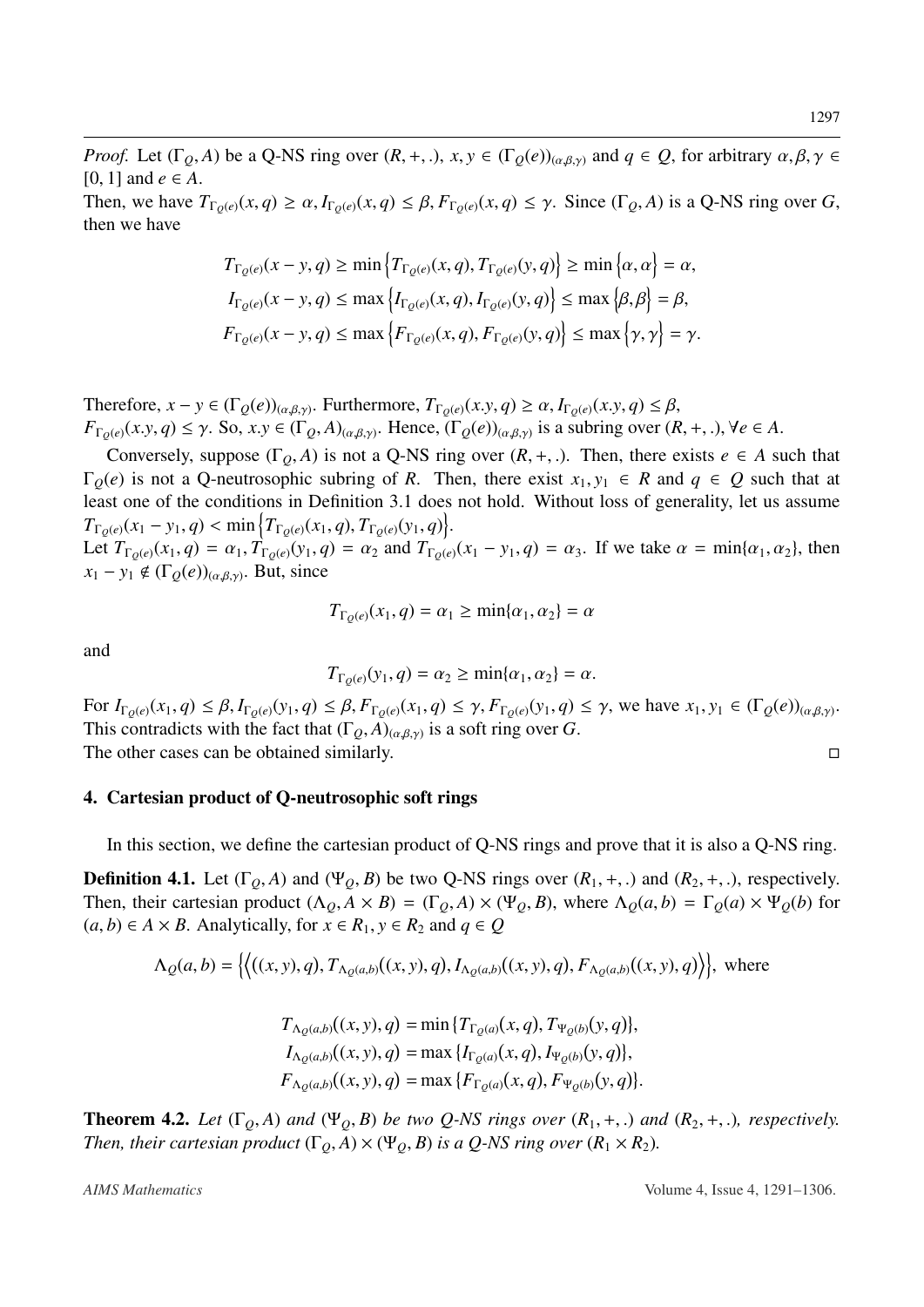*Proof.* Let  $(\Lambda_Q, A \times B) = (\Gamma_Q, A) \times (\Psi_Q, B)$ , where  $\Lambda_Q(a, b) = \Gamma_Q(a) \times \Psi_Q(b)$  for  $(a, b) \in A \times B$ . Then, for  $((x_1, y_1), q)$  $\overline{a}$  $((x_2, y_2), q) ∈ (R_1 × R_2) × Q$  we have,

$$
T_{\Lambda_{Q}(a,b)}\Big((x_1, y_1) - (x_2, y_2), q)\Big)
$$
  
=  $T_{\Lambda_{Q}(a,b)}((x_1 - x_2, y_1 - y_2), q)$   
= min  $\{T_{\Gamma_{Q}(a)}((x_1 - x_2), q), T_{\Psi_{Q}(b)}((y_1 - y_2), q)\}\$   
 $\geq$  min  $\{\min \{T_{\Gamma_{Q}(a)}(x_1, q), T_{\Gamma_{Q}(a)}(-x_2, q)\}, \min \{T_{\Psi_{Q}(b)}(y_1, q), T_{\Psi_{Q}(b)}(-y_2, q)\}\}\$   
 $\geq$  min  $\{\min \{T_{\Gamma_{Q}(a)}(x_1, q), T_{\Gamma_{Q}(a)}(x_2, q)\}, \min \{T_{\Psi_{Q}(b)}(y_1, q), T_{\Psi_{Q}(b)}(y_2, q)\}\}\$   
= min  $\{\min \{T_{\Gamma_{Q}(a)}(x_1, q), T_{\Psi_{Q}(b)}(y_1, q)\}, \min \{T_{\Gamma_{Q}(a)}(x_2, q), T_{\Psi_{Q}(b)}(y_2, q)\}\}\$   
= min  $\{T_{\Lambda_{Q}(a,b)}((x_1, y_1), q), T_{\Lambda_{Q}(a,b)}((x_2, y_2), q)\}$ 

also,

$$
I_{\Lambda_{Q}(a,b)}\Big((x_1, y_1) - (x_2, y_2), q)\Big)
$$
  
=  $I_{\Lambda_{Q}(a,b)}((x_1 - x_2, y_1 - y_2), q)$   
= max  $\{I_{\Gamma_{Q}(a)}((x_1 - x_2), q), I_{\Psi_{Q}(b)}((y_1 - y_2), q)\}\$   
 $\leq$  max  $\{ \max \{I_{\Gamma_{Q}(a)}(x_1, q), I_{\Gamma_{Q}(a)}(-x_2, q)\}, \max \{I_{\Psi_{Q}(b)}(y_1, q), I_{\Psi_{Q}(b)}(-y_2, q)\}\}\$   
 $\leq$  max  $\{ \max \{I_{\Gamma_{Q}(a)}(x_1, q), I_{\Gamma_{Q}(a)}(x_2, q)\}, \max \{I_{\Psi_{Q}(b)}(y_1, q), I_{\Psi_{Q}(b)}(y_2, q)\}\}\$   
= max  $\{ \max \{I_{\Gamma_{Q}(a)}(x_1, q), I_{\Psi_{Q}(b)}(y_1, q)\}, \max \{I_{\Gamma_{Q}(a)}(x_2, q), I_{\Psi_{Q}(b)}(y_2, q)\}\}\$   
= max  $\{I_{\Lambda_{Q}(a,b)}((x_1, y_1), q), I_{\Lambda_{Q}(a,b)}((x_2, y_2), q)\},$ 

similarly,  $F_{\Lambda_Q(a,b)}\big((x_1,y_1)-(x_2,y_2),q)\big) \leq \max\Big\{F_{\Lambda_Q(a,b)}((x_1,y_1),q),F_{\Lambda_Q(a,b)}((x_2,y_2),q)\Big\}.$  Next,

$$
T_{\Lambda_Q(a,b)}\big((x_1, y_1).(x_2, y_2), q)\big)
$$
  
=  $T_{\Lambda_Q(a,b)}((x_1.x_2, y_1.y_2), q)$   
= min  $\{T_{\Gamma_Q(a)}((x_1.x_2), q), T_{\Psi_Q(b)}((y_1.y_2), q)\}\$   
 $\geq$  min  $\{min\{T_{\Gamma_Q(a)}(x_1, q), T_{\Gamma_Q(a)}(x_2, q)\}, min\{T_{\Psi_Q(b)}(y_1, q), T_{\Psi_Q(b)}(y_2, q)\}\}\$   
 $\geq$  min  $\{min\{T_{\Gamma_Q(a)}(x_1, q), T_{\Gamma_Q(a)}(x_2, q)\}, min\{T_{\Psi_Q(b)}(y_1, q), T_{\Psi_Q(b)}(y_2, q)\}\}\$   
= min  $\{min\{T_{\Gamma_Q(a)}(x_1, q), T_{\Psi_Q(b)}(y_1, q)\}, min\{T_{\Gamma_Q(a)}(x_2, q), T_{\Psi_Q(b)}(y_2, q)\}\}\$   
= min  $\{T_{\Lambda_Q(a,b)}((x_1, y_1), q), T_{\Lambda_Q(a,b)}((x_2, y_2), q)\},$ 

$$
I_{\Lambda_Q(a,b)}\big((x_1, y_1).(x_2, y_2), q)\big)
$$
  
=  $I_{\Lambda_Q(a,b)}((x_1.x_2, y_1.y_2), q)$   
= max  $\{I_{\Gamma_Q(a)}((x_1.x_2), q), I_{\Psi_Q(b)}((y_1.y_2), q)\}\$   
 $\leq$  max  $\{$  max  $\{I_{\Gamma_Q(a)}(x_1, q), I_{\Gamma_Q(a)}(x_2, q)\}, \max \{I_{\Psi_Q(b)}(y_1, q), I_{\Psi_Q(b)}(y_2, q)\}\}$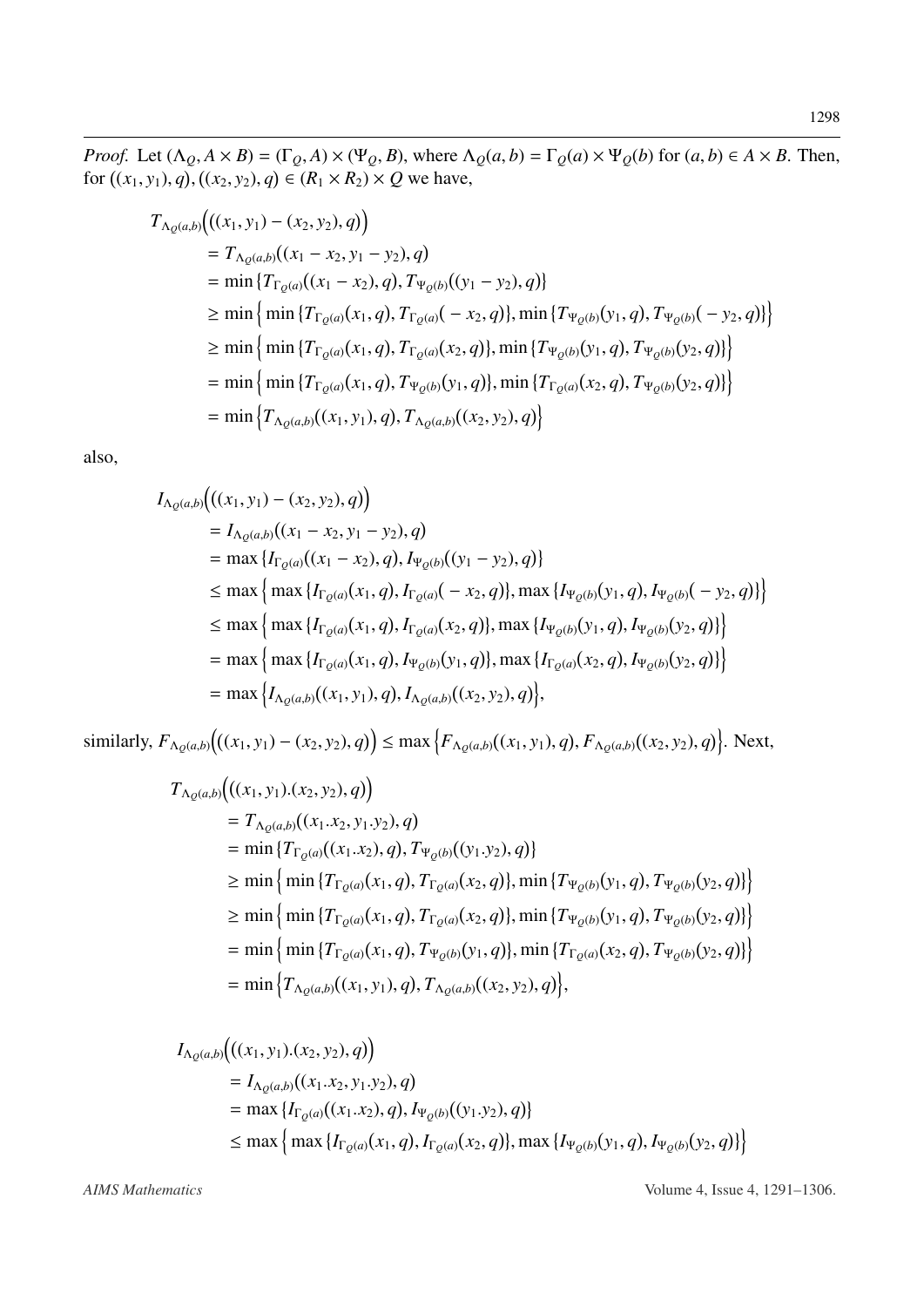similarly,  $F_{\Lambda_Q(a,b)}\Big((x_1, y_1), q\Big)$ <br>completes the proof  $((x_2, y_2), q)$   $\leq$   $\max \{ F_{\Lambda_Q(a,b)}((x_1, y_1), q), F_{\Lambda_Q(a,b)}((x_2, y_2), q) \}$ . This completes the proof.  $\Box$ 

#### 5. Homomorphism of Q-neutrosophic soft rings

In this section, we define the Q-neutrosophic soft function, then define the image and pre-image of a Q-NSS under a Q-neutrosophic soft function. In continuation, we introduce the notion of Qneutrosophic soft homomorphism along with some of it's properties.

**Definition 5.1.** Let  $g: X \times Q \rightarrow Y \times Q$  and  $h: A \rightarrow B$  be two functions where A and B are parameter sets. Then, the pair  $(g, h)$  is called a Q-neutrosophic soft function from  $X \times Q$  to  $Y \times Q$ .

**Definition 5.2.** Let  $(\Gamma_0, A)$  and  $(\Psi_0, B)$  be two Q-NSSs defined over  $X \times Q$  and  $Y \times Q$ , respectively, and  $(g, h)$  be a Q-neutrosophic soft function from  $X \times Q$  to  $Y \times Q$ . Then,

1. The image of  $(\Gamma_Q, A)$  under  $(g, h)$ , denoted by  $(g, h)(\Gamma_Q, A)$ , is a Q-NSS over  $Y \times Q$  and is defined by:

$$
(g,h)(\Gamma_Q,A) = \Big(g(\Gamma_Q),h(A)\Big) = \Big\{\Big\langle b,g(\Gamma_Q)(b) : b \in h(A)\Big\rangle\Big\},\
$$

where for all  $b \in h(A)$ ,  $y \in Y$  and  $q \in Q$ ,

$$
T_{g(\Gamma_Q)(b)}(y, q) = \begin{cases} \max_{g(x,q)=(y,q)} \max_{h(a)=b} [T_{\Gamma_Q(a)}(x, q)] & \text{if } (x, q) \in g^{-1}(y, q), \\ 0 & \text{otherwise,} \end{cases}
$$
  
\n
$$
I_{g(\Gamma_Q)(b)}(y, q) = \begin{cases} \min_{g(x,q)=(y,q)} \min_{h(a)=b} [I_{\Gamma_Q(a)}(x, q)] & \text{if } (x, q) \in g^{-1}(y, q), \\ 1 & \text{otherwise,} \end{cases}
$$
  
\n
$$
F_{g(\Gamma_Q)(b)}(y, q) = \begin{cases} \min_{g(x,q)=(y,q)} \min_{h(a)=b} [F_{\Gamma_Q(a)}(x, q)] & \text{if } (x, q) \in g^{-1}(y, q), \\ 1 & \text{otherwise,} \end{cases}
$$

2. The preimage of ( $\Psi_Q$ , *B*) under  $(g, h)$ , denoted by  $(g, h)^{-1}(\Psi_Q, B)$ , is a Q-NSS over *X* and is defined by: by:

$$
(g,h)^{-1}(\Psi_Q,B) = \left(g^{-1}(\Psi_Q),h^{-1}(B)\right) = \left\{ \left\langle a,g^{-1}(\Psi_Q)(a) : a \in h^{-1}(B) \right\rangle \right\},\
$$

where for all  $a \in h^{-1}(B)$ ,  $x \in X$  and  $q \in Q$ ,

$$
T_{g^{-1}(\Psi_Q)(a)}(x,q) = T_{\Psi_Q[h(a)]}(g(x,q)),
$$
  
\n
$$
I_{g^{-1}(\Psi_Q)(a)}(x,q) = I_{\Psi_Q[h(a)]}(g(x,q)),
$$
  
\n
$$
F_{g^{-1}(\Psi_Q)(a)}(x,q) = F_{\Psi_Q[h(a)]}(g(x,q)).
$$

If *<sup>g</sup>* and *<sup>h</sup>* are injective (surjective), then (*g*, *<sup>h</sup>*) is injective (surjective).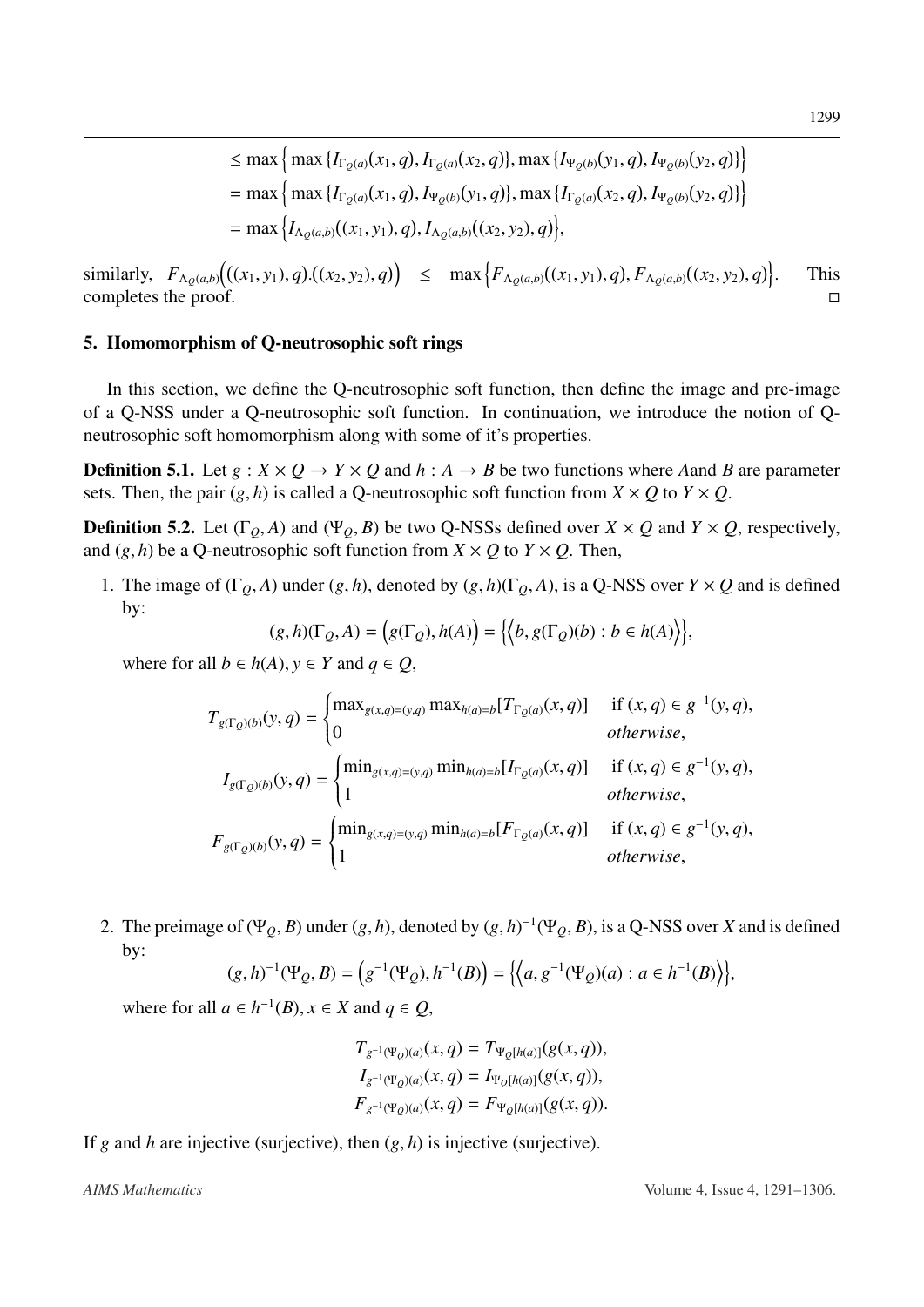**Definition 5.3.** Let  $(g, h)$  be a Q-neutrosophic soft function from  $X \times Q$  to  $Y \times Q$ . If *g* is a homomorphism from  $X \times Q$  to  $Y \times Q$ , then  $(g, h)$  is said to be a Q-neutrosophic soft homomorphism. If g is an isomorphism from  $X \times Q$  to  $Y \times Q$  and *h* is a one-to-one mapping from *A* to *B*, then  $(g, h)$  is said to be a Q-neutrosophic soft isomorphism.

**Theorem 5.4.** *Let*  $(\Gamma_0, A)$  *be a Q-NS ring over*  $R_1$  *and*  $(g, h)$  :  $R_1 \times Q \rightarrow R_2 \times Q$  *be a Q-neutrosophic soft homomorphism. Then,*  $(g, h)(\Gamma_0, A)$  *is a Q-NS ring over R<sub>2</sub>.* 

*Proof.* Let  $b \in h(A)$  and  $y_1, y_2 \in R_2$ . For  $g^{-1}(y_1, q) = \phi$  or  $g^{-1}(y_2, q) = \phi$ , the proof is straight forward.<br>So assume there exists  $x_1, x_2 \in R_1$  such that  $g(x_1, q) = (y_1, q)$  and  $g(x_2, q) = (y_2, q)$ . Then So, assume there exists  $x_1, x_2 \in R_1$  such that  $g(x_1, q) = (y_1, q)$  and  $g(x_2, q) = (y_2, q)$ . Then,

$$
T_{g(\Gamma_Q)(b)}(y_1 - y_2, q) = \max_{g(x,q)=(y_1-y_2,q)} \max_{h(a)=b} [T_{\Gamma_Q(a)}(x, q)]
$$
  
\n
$$
\geq \max_{h(a)=b} [T_{\Gamma_Q(a)}(x_1 - x_2, q)]
$$
  
\n
$$
\geq \max_{h(a)=b} [\min \{T_{\Gamma_Q(a)}(x_1, q), T_{\Gamma_Q(a)}(-x_2, q)\}]
$$
  
\n
$$
\geq \max_{h(a)=b} [\min \{T_{\Gamma_Q(a)}(x_1, q), T_{\Gamma_Q(a)}(x_2, q)\}]
$$
  
\n
$$
= \min \{ \max_{h(a)=b} [T_{\Gamma_Q(a)}(x_1, q)], \max_{h(a)=b} [T_{\Gamma_Q(a)}(x_2, q)] \}
$$

$$
T_{g(\Gamma_Q)(b)}(y_1, y_2, q) = \max_{g(x,q)=(y_1, y_2, q) h(a)=b} \left[ T_{\Gamma_Q(a)}(x, q) \right]
$$
  
\n
$$
\geq \max_{h(a)=b} \left[ T_{\Gamma_Q(a)}(x_1, x_2, q) \right]
$$
  
\n
$$
\geq \max_{h(a)=b} \left[ \min \left\{ T_{\Gamma_Q(a)}(x_1, q), T_{\Gamma_Q(a)}(x_2, q) \right\} \right]
$$
  
\n
$$
\geq \max_{h(a)=b} \left[ \min \left\{ T_{\Gamma_Q(a)}(x_1, q), T_{\Gamma_Q(a)}(x_2, q) \right\} \right]
$$
  
\n
$$
= \min \left\{ \max_{h(a)=b} \left[ T_{\Gamma_Q(a)}(x_1, q) \right], \max_{h(a)=b} \left[ T_{\Gamma_Q(a)}(x_2, q) \right] \right\}.
$$

Since, the inequality is satisfied for each  $x_1, x_2 \in R_1$ , satisfying  $g(x_1, q) = (y_1, q)$  and  $g(x_2, q) = (y_2, q)$ . Then,

$$
T_{g(\Gamma_Q)(b)}(y_1 - y_2, q) \ge \min\left\{\max_{g(x_1, q) = (y_1, q)} \max_{h(a) = b} \left[T_{\Gamma_Q(a)}(x_1, q)\right], \max_{g(x_2, q) = (y_1, q)} \max_{h(a) = b} \left[T_{\Gamma_Q(a)}(x_2, q)\right]\right\}
$$
  
=  $\min\left\{T_{g(\Gamma_Q)(b)}(y_1, q), T_{g(\Gamma_Q)(b)}(y_2, q)\right\}.$ 

$$
T_{g(\Gamma_Q)(b)}(y_1, y_2, q) \ge \min\left\{\max_{g(x_1, q)=(y_1, q)} \max_{h(a)=b} \left[T_{\Gamma_Q(a)}(x_1, q)\right], \max_{g(x_2, q)=(y_1, q)} \max_{h(a)=b} \left[T_{\Gamma_Q(a)}(x_2, q)\right]\right\}
$$

$$
= \min\left\{T_{g(\Gamma_Q)(b)}(y_1, q), T_{g(\Gamma_Q)(b)}(y_2, q)\right\}.
$$

Similarly, we show that

 $I_{g(\Gamma_Q)(b)}(y_1 - y_2, q) \le \max\left\{I_{g(\Gamma_Q)(b)}(y_1, q), I_{g(\Gamma_Q)(b)}(y_2, q)\right\}$  $\overline{a}$  $I_{g(\Gamma_Q)(b)}(y_1, y_2, q) \le \max\left\{I_{g(\Gamma_Q)(b)}(y_1, q), I_{g(\Gamma_Q)(b)}(y_2, q)\right\}$  $\overline{a}$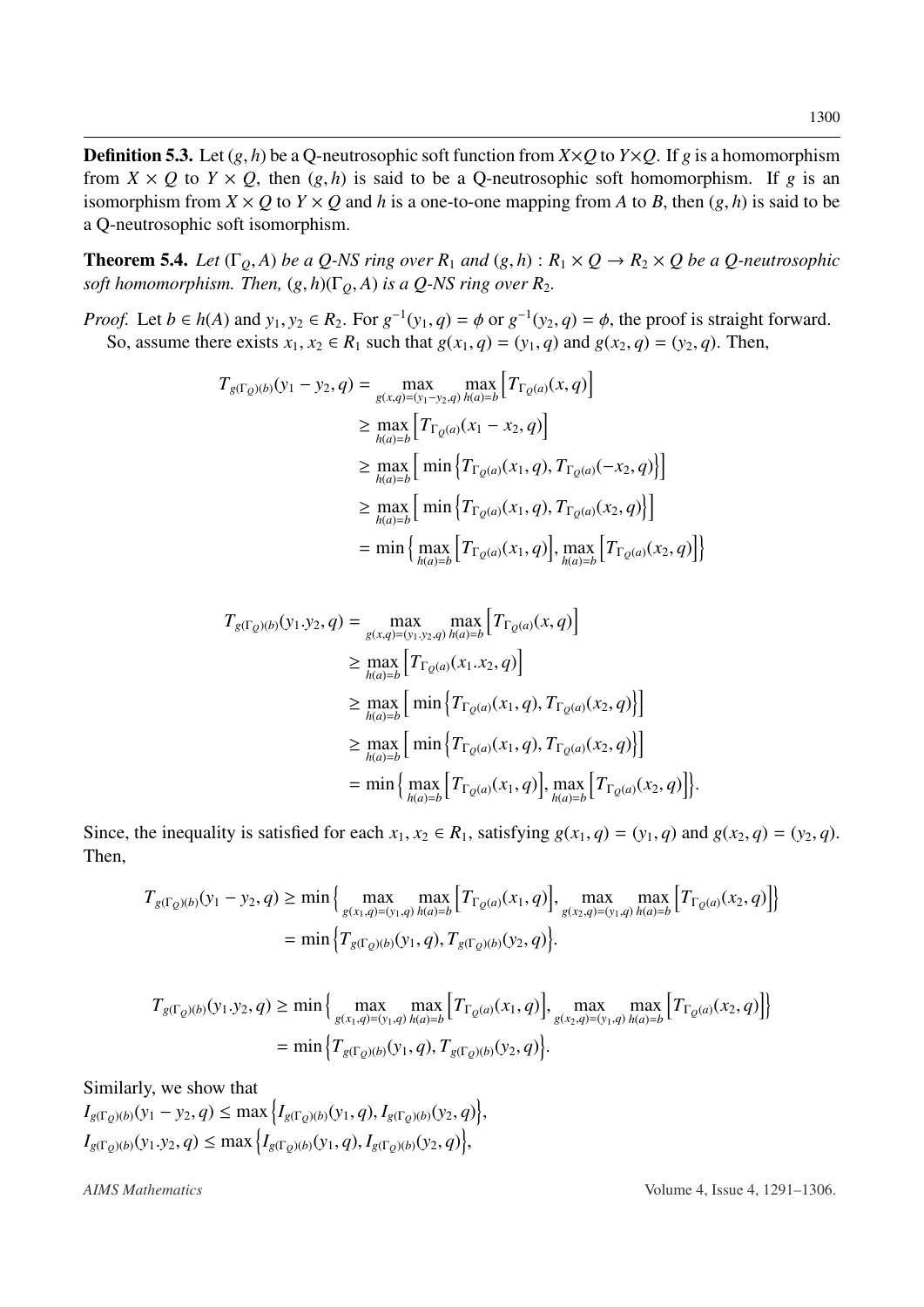**Theorem 5.5.** *Let*  $(\Psi_{Q}, B)$  *be a Q-NS ring over*  $R_2$  *and*  $(g,h)$  *be a Q-neutrosophic soft homomorphism from*  $R_1 \times Q$  *to*  $R_2 \times Q$ . Then,  $(g,h)^{-1}(\Psi_Q, B)$  *is a*  $Q$ -NS ring over  $R_1$ .

*Proof.* For  $a \in h^{-1}(B)$  and  $x_1, x_2 \in R_1$ , we have

$$
T_{g^{-1}(\Psi_Q)(a)}(x_1 - x_2, q) = T_{\Psi_Q[h(a)]}(g(x_1 - x_2, q))
$$
  
\n
$$
= T_{\Psi_Q[h(a)]}(g(x_1, q) - g(x_2, q))
$$
  
\n
$$
\geq \min \left\{ T_{\Psi_Q[h(a)]}(g(x_1, q)), T_{\Psi_Q[h(a)]}(-g(x_2, q)) \right\}
$$
  
\n
$$
\geq \min \left\{ T_{\Psi_Q[h(a)]}(g(x_1, q)), T_{\Psi_Q[h(a)]}(g(x_2, q)) \right\}
$$
  
\n
$$
= \min \left\{ T_{g^{-1}(\Psi_Q)(a)}(x_1, q), T_{g^{-1}(\Psi_Q)(a)}(x_2, q) \right\}
$$

and

$$
T_{g^{-1}(\Psi_Q)(a)}(x_1.x_2, q) = T_{\Psi_Q[h(a)]}(g(x_1.x_2, q))
$$
  
\n
$$
= T_{\Psi_Q[h(a)]}(g(x_1, q).g(x_2, q))
$$
  
\n
$$
\geq \min \{ T_{\Psi_Q[h(a)]}(g(x_1, q)), T_{\Psi_Q[h(a)]}(g(x_2, q)) \}
$$
  
\n
$$
\geq \min \{ T_{\Psi_Q[h(a)]}(g(x_1, q)), T_{\Psi_Q[h(a)]}(g(x_2, q)) \}
$$
  
\n
$$
= \min \{ T_{g^{-1}(\Psi_Q)(a)}(x_1, q), T_{g^{-1}(\Psi_Q)(a)}(x_2, q) \}
$$

Similarly, we can obtain

$$
I_{g^{-1}(\Psi_Q)(a)}(x_1 - x_2, q) \le \max \Big\{ I_{g^{-1}(\Psi_Q)(a)}(x_1, q), I_{g^{-1}(\Psi_Q)(a)}(x_2, q) \Big\},
$$
  
\n
$$
I_{g^{-1}(\Psi_Q)(a)}(x_1, x_2, q) \le \max \Big\{ I_{g^{-1}(\Psi_Q)(a)}(x_1, q), I_{g^{-1}(\Psi_Q)(a)}(x_2, q) \Big\},
$$
  
\n
$$
F_{g^{-1}(\Psi_Q)(a)}(x_1 - x_2, q) \le \max \Big\{ F_{g^{-1}(\Psi_Q)(a)}(x_1, q), F_{g^{-1}(\Psi_Q)(a)}(x_2, q) \Big\},
$$
  
\n
$$
F_{g^{-1}(\Psi_Q)(a)}(x_1, x_2, q) \le \max \Big\{ F_{g^{-1}(\Psi_Q)(a)}(x_1, q), F_{g^{-1}(\Psi_Q)(a)}(x_2, q) \Big\}.
$$

Thus, the theorem is proved.  $\square$ 

### 6. Q-neutrosophic soft ideals

In the current section, we present Q-neutrosophic soft ideals and explore some of their related properties.

**Definition 6.1.** A Q-NSS over  $(\Gamma_Q, A)$  over a ring  $(R, +, .)$  is called a Q-NS left (resp. right) ideal over  $(R, +, .)$  if for all *x*, *y* ∈ *R*, *q* ∈ *Q* and *e* ∈ *A* it satisfies:

 $\Box$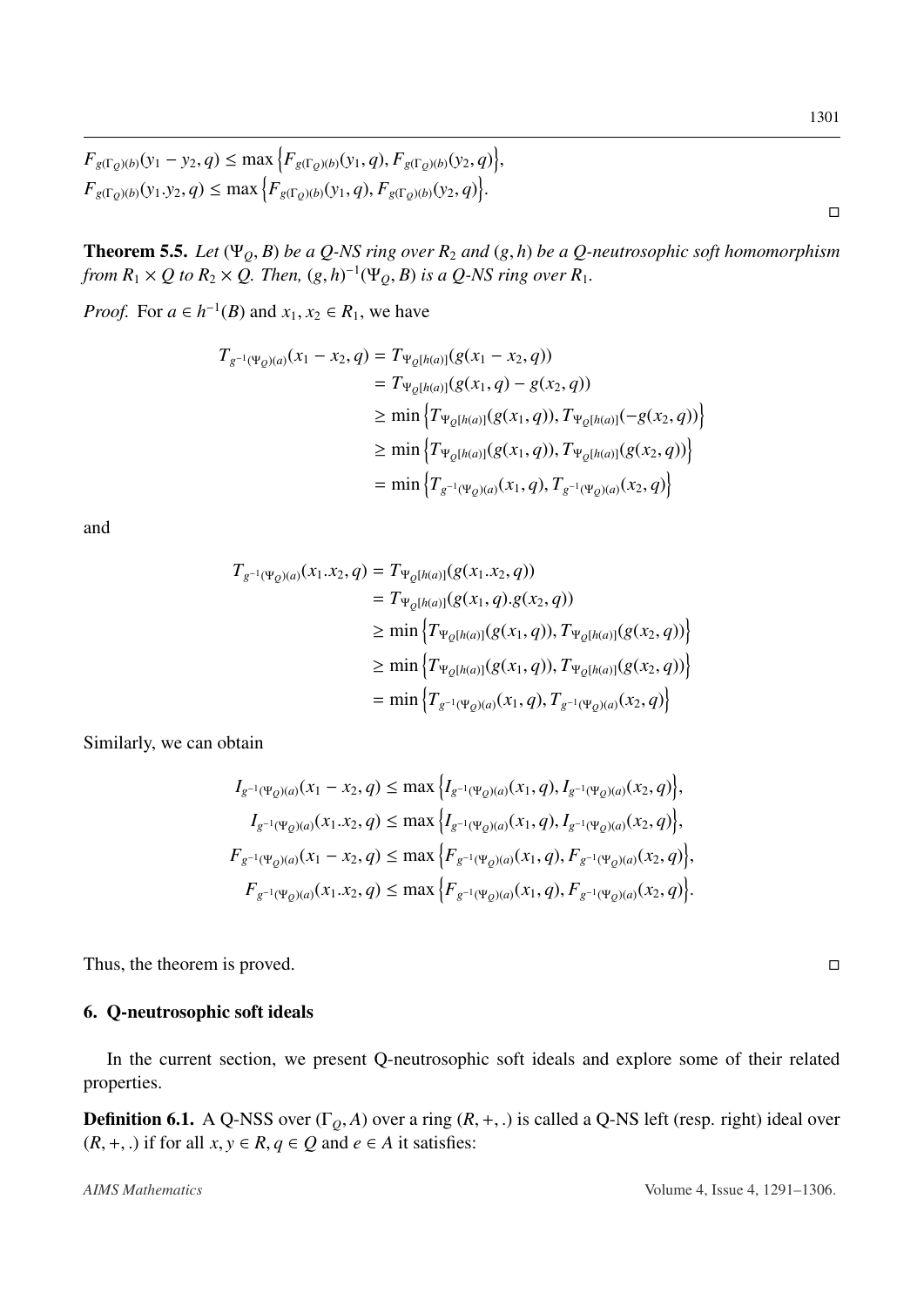- 1.  $T_{\Gamma_Q(e)}(x-y,q) \ge \min \{ T_{\Gamma_Q(e)}(x,q), T_{\Gamma_Q(e)}(y,q) \}, I_{\Gamma_Q(e)}(x-y,q) \le \max \{ I_{\Gamma_Q(e)}(x,q), I_{\Gamma_Q(e)}(y,q) \}$  and<br> $F_{\Gamma_Q(e)}(x-y,q) \le \max \{ F_{\Gamma_Q(e)}(x,q), F_{\Gamma_Q(e)}(y,q) \}$  $F_{\Gamma_Q(e)}(x-y, q) \le \max \{ F_{\Gamma_Q(e)}(x, q), F_{\Gamma_Q(e)}(y, q) \}$ <br> *T*<sub>*Z*</sub> (*x*, *y*, *q*) > *T*<sub>*z*</sub> (*y*, *q*) *L*<sub>*z*</sub> (*x*, *y*, *q*) <
- 2.  $T_{\Gamma_Q(e)}(x, y, q) \geq T_{\Gamma_Q(e)}(y, q), I_{\Gamma_Q(e)}(x, y, q) \leq I_{\Gamma_Q(e)}(y, q)$  and  $F_{\Gamma_Q(e)}(x, y, q) \leq F_{\Gamma_Q(e)}(y, q)$  (resp.<br> $T_{\Gamma_Q(e)}(x, y, q) \geq T_{\Gamma_Q(e)}(y, q), I_{\Gamma_Q(e)}(x, y, q) \leq I_{\Gamma_Q(e)}(y, q)$  and  $F_{\Gamma_Q(e)}(x, y, q) \leq F_{\Gamma_Q(e)}(y, q)$  (resp.  $T_{\Gamma_0(e)}(x,y,q) \geq T_{\Gamma_0(e)}(x,q), I_{\Gamma_0(e)}(x,y,q) \leq I_{\Gamma_0(e)}(x,q)$  and  $F_{\Gamma_0(e)}(x,y,q) \leq F_{\Gamma_0(e)}(x,q)$ .

<span id="page-11-0"></span>**Definition 6.2.** A Q-NSS over  $(\Gamma_0, A)$  over a ring  $(R, +, .)$  is called a Q-NS ideal over  $(R, +, .)$  if for all  $x, y \in R$ ,  $q \in Q$  and  $e \in A$  it satisfies:

- 1.  $T_{\Gamma_Q(e)}(x-y,q) \ge \min \{ T_{\Gamma_Q(e)}(x,q), T_{\Gamma_Q(e)}(y,q) \}, I_{\Gamma_Q(e)}(x-y,q) \le \max \{ I_{\Gamma_Q(e)}(x,q), I_{\Gamma_Q(e)}(y,q) \}$  and<br> $F_{\Gamma_Q(e)}(x-y,q) \le \max \{ F_{\Gamma_Q(e)}(x,q), F_{\Gamma_Q(e)}(y,q) \}$  $F_{\Gamma_Q(e)}(x-y, q) \le \max \{ F_{\Gamma_Q(e)}(x, q), F_{\Gamma_Q(e)}(y, q) \}$ <br> *T*<sub>*Z*</sub> (*x*, *y*) > may  $\{ T_{\Gamma_Q(e)}(x, q), T_{\Gamma_Q(e)}(y, q) \}$
- 2.  $T_{\Gamma_Q(e)}(x, y, q) \ge \max \{ T_{\Gamma_Q(e)}(x, q), T_{\Gamma_Q(e)}(y, q) \}, I_{\Gamma_Q(e)}(x, y, q) \le \min \{ T_{\Gamma_Q(e)}(x, q), T_{\Gamma_Q(e)}(y, q) \}$  and<br> $F_{\Gamma_Q(e)}(x, y, q) \le \min \{ T_{\Gamma_Q(e)}(x, q), T_{\Gamma_Q(e)}(y, q) \}$  $F_{\Gamma_Q(e)}(x,y,q) \le \min \{ T_{\Gamma_Q(e)}(x,q), T_{\Gamma_Q(e)}(y,q) \}.$

*Example* 6.1. Let  $R = (\mathbb{Z}, +,.)$  be the ring of integers and A=N the set of natural numbers be the parametric set. Define a Q-NSS ( $\Gamma$ <sub>*Q</sub>*, *A*) as follows for  $q \in Q$ ,  $x \in \mathbb{Z}$  and  $m \in \mathbb{N}$ </sub>

$$
T_{\Gamma_Q(m)}(x, q) = \begin{cases} \frac{1}{m} & \text{if } x = 2l - 1, \exists l \in \mathbb{Z} \\ \frac{2}{m} & \text{if } x = 2l, \exists l \in \mathbb{Z}, \end{cases}
$$

$$
I_{\Gamma_Q(m)}(x, q) = \begin{cases} \frac{1}{m} & \text{if } x = 2l - 1, \exists l \in \mathbb{Z} \\ 0 & \text{if } x = 2l -, \exists l \in \mathbb{Z}, \end{cases}
$$

$$
F_{\Gamma_Q(m)}(x, q) = \begin{cases} 1 - \frac{2}{m} & \text{if } x = 2l - 1, \exists l \in \mathbb{Z} \\ 1 - \frac{3}{m} & \text{if } x = 2l, \exists l \in \mathbb{Z}. \end{cases}
$$

Then, by Definition [6.2](#page-11-0) ( $\Gamma_0$ , *A*) is a Q-NS ideal over ( $\mathbb{Z}, +, \cdot$ ).

<span id="page-11-1"></span>**Theorem 6.3.** Let  $(\Gamma_Q, A)$  and  $(\Psi_Q, B)$  be two Q-NS ideals over  $(R, +, .)$ . Then,  $(\Gamma_Q, A) \cap (\Psi_Q, B)$  is *also a Q-NS ideal over* (*R*, <sup>+</sup>, .)*.*

*Proof.* Let  $(\Gamma_0, A) \cap (\Psi_0, B) = (\Lambda_0, A \cap B)$ . Then, for  $x, y \in R, q \in Q$  and  $e \in A \cap B$  the first condition of Definition [6.2](#page-11-0) is satisfied by Theorem [3.3.](#page-4-0) Now, for the second condition

$$
T_{\Lambda_Q(e)}(x,y,q) = \min \left\{ T_{\Gamma_Q(e)}(x,y,q), T_{\Psi_Q(e)}(x,y,q) \right\}
$$
  
\n
$$
\geq \min \left\{ \max \left\{ T_{\Gamma_Q(e)}(x,q), T_{\Gamma_Q(e)}(y,q) \right\}, \max \left\{ T_{\Psi_Q(e)}(x,q), T_{\Psi_Q(e)}(y,q) \right\} \right\}
$$
  
\n
$$
= \max \left\{ \min \left\{ T_{\Gamma_Q(e)}(x,q), T_{\Psi_Q(e)}(x,q) \right\}, \min \left\{ T_{\Gamma_Q(e)}(y,q), T_{\Psi_Q(e)}(y,q) \right\} \right\}
$$
  
\n
$$
= \max \left\{ T_{\Lambda_Q(e)}(x,q), T_{\Lambda_Q(e)}(y,q) \right\},
$$

also,

$$
I_{\Lambda_{Q}(e)}(x,y,q) = \max \Big\{ I_{\Gamma_{Q}(e)}(x,y,q), I_{\Psi_{Q}(e)}(x,y,q) \Big\}
$$
  
\n
$$
\leq \max \Big\{ \min \big\{ I_{\Gamma_{Q}(e)}(x,q), I_{\Gamma_{Q}(e)}(y,q) \big\}, \min \big\{ I_{\Psi_{Q}(e)}(x,q), I_{\Psi_{Q}(e)}(y,q) \big\} \Big\}
$$
  
\n
$$
= \min \Big\{ \max \big\{ I_{\Gamma_{Q}(e)}(x,q), I_{\Psi_{Q}(e)}(x,q) \big\}, \max \big\{ I_{\Gamma_{Q}(e)}(y,q), I_{\Psi_{Q}(e)}(y,q) \big\} \Big\}
$$
  
\n
$$
= \min \Big\{ I_{\Lambda_{Q}(e)}(x,q), I_{\Lambda_{Q}(e)}(y,q) \Big\}.
$$

Similarly, we can show  $F_{\Lambda_Q(e)}(x, y, q) \le \min \{ F_{\Lambda_Q(e)}(x, q), F_{\Lambda_Q(e)}(y, q) \}.$  This completes the proof.  $\square$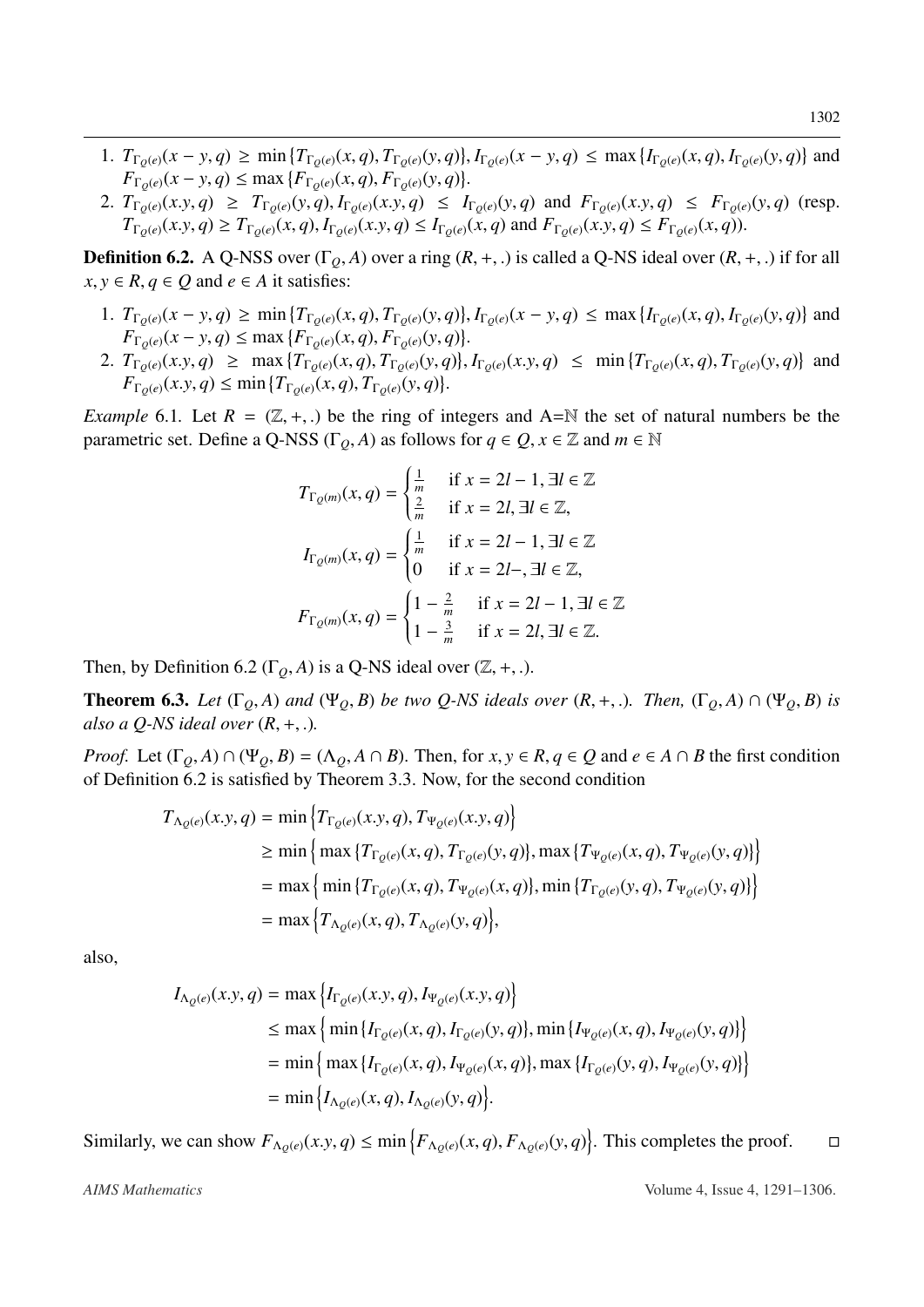**Theorem 6.4.** *Let*  $(\Gamma_Q, A)$  *and*  $(\Psi_Q, B)$  *be two Q-NS ideals over*  $(R, +, .)$ *. Then,*  $(\Gamma_Q, A) \wedge (\Psi_Q, B)$  *is also a Q-NS ideal over* (*R*, <sup>+</sup>, .)*.*

*Proof.* The proof is similar to the proof of Theorem [6.3.](#page-11-1)

*Remark* 6.5*.* The union of two Q-NS ideals need not be a Q-NS ideal. For example, let  $R = \mathbb{Z}_6 = 0, 1, 2, 3, 4, 5$ . Consider two Q-NS ideals ( $\Gamma_Q$ , *A*) and ( $\Psi_Q$ , *B*) over *R* as follows: for  $x \in \mathbb{Z}, q \in Q$  and  $e \in E$ 

$$
T_{\Gamma_Q(2m)}(x,q) = \begin{cases} 0.30 & \text{if } x = 0 \text{ or } 3, \\ 0 & \text{otherwise,} \end{cases}
$$
\n
$$
I_{\Gamma_Q(2m)}(x,q) = \begin{cases} 0 & \text{if } x = 0 \text{ or } 3, \\ 0.20 & \text{otherwise,} \end{cases}
$$
\n
$$
F_{\Gamma_Q(2m)}(x,q) = \begin{cases} 0.30 & \text{if } x = 0 \text{ or } 3, \\ 1 & \text{otherwise,} \end{cases}
$$

and

$$
T_{\Psi_Q(2m)}(x, q) = \begin{cases} 0.40 & \text{if } x = 0, 2, 4, \\ 0 & otherwise, \end{cases}
$$
  
\n
$$
I_{\Psi_Q(2m)}(x, q) = \begin{cases} 0 & \text{if } x = 0, 2, 4, \\ 0.50 & otherwise, \end{cases}
$$
  
\n
$$
F_{\Psi_Q(2m)}(x, q) = \begin{cases} 0.25 & \text{if } x = 0, 2, 4, \\ 1 & otherwise. \end{cases}
$$

Let  $(\Gamma_0, A) \cup (\Psi_0, B) = (\Lambda_0, A \cup B)$ . For  $x = 3$ ,  $y = 2$  and  $q \in Q$  we have,

$$
T_{\Lambda_Q(e)}(3-2,q) = T_{\Lambda_Q(e)}(1,q) = \max\left\{T_{\Gamma_Q(e)}(1,q), T_{\Psi_Q(e)}(1,q)\right\} = \max\{0,0\} = 0
$$

and

$$
\min \left\{ T_{\Lambda_Q(e)}(3, q), T_{\Lambda_Q(e)}(2, q) \right\}
$$
  
= 
$$
\min \left\{ \max \left\{ T_{\Gamma_Q(e)}(3, q), T_{\Psi_Q(e)}(3, q) \right\}, \max \left\{ T_{\Gamma_Q(e)}(2, q), T_{\Psi_Q(e)}(2, q) \right\} \right\}
$$
  
= 
$$
\min \left\{ \max \left\{ 0.30, 0 \right\}, \max \left\{ 0, 0.40 \right\} \right\}
$$
  
= 
$$
\min \left\{ 0.30, 0.40 \right\} = 0.30.
$$

Hence,  $T_{\Lambda_Q(e)}(3-2, q) < \min\left\{T_{\Lambda_Q(e)}(3, q), T_{\Lambda_Q(e)}(2, q)\right\}$ . Thus, the union is not a Q-NS ideal.

## 7. Conclusion

In this study, we have introduced the idea of Q-neutrosophic soft rings and discuss some of its related properties. Then, we have discussed the cartesian product of Q-neutrosophic soft rings and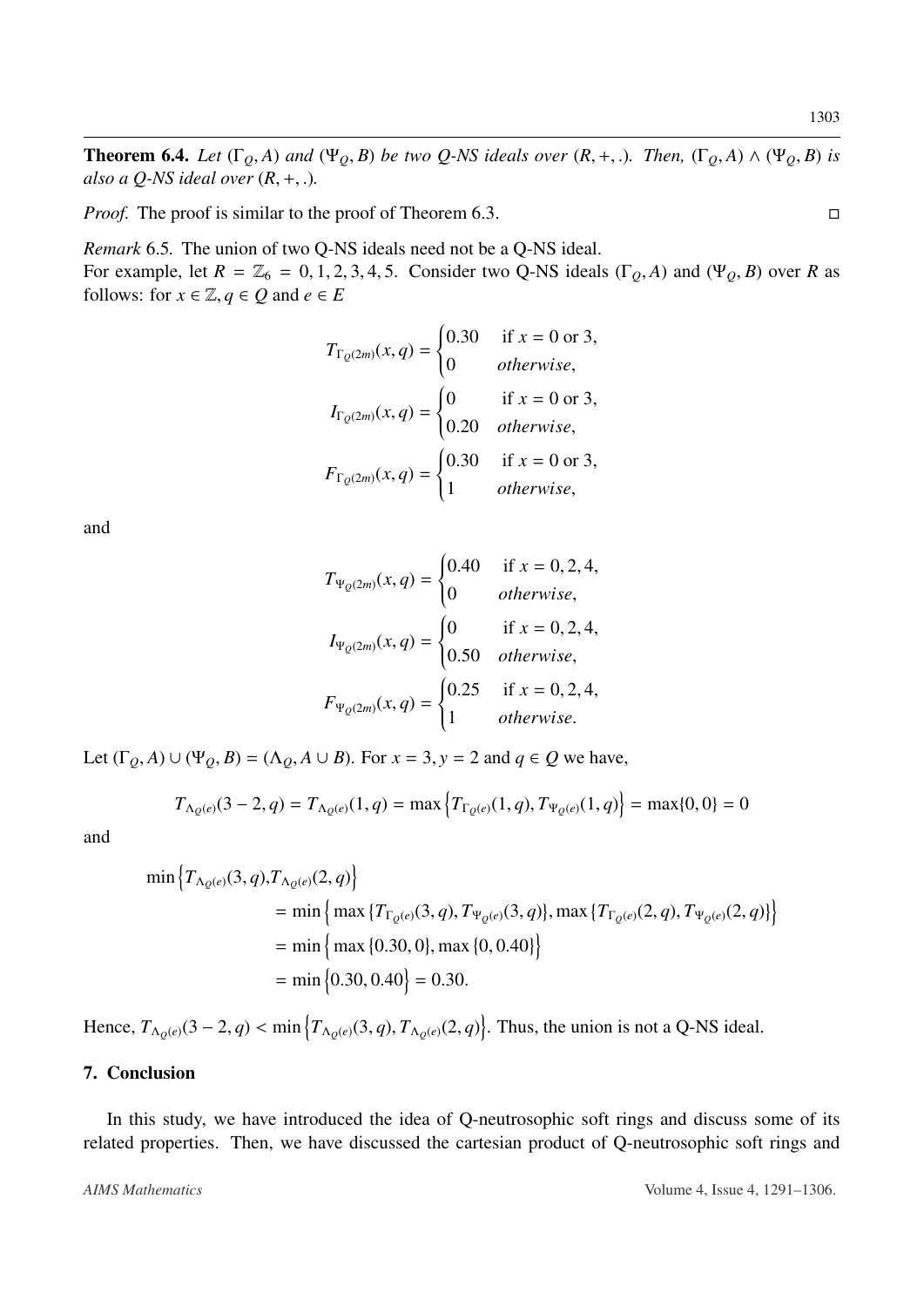homomorphic image and preimage of Q-neutrosophic soft rings. Finally, we have presented Q-neutrosophic soft ideals and explored some of their related properties. The proposed notion illuminates the way to broaden the notion of Q-neutrosophic soft sets and rings by using the refined neutrosophic set [\[33\]](#page-14-19) and different other structures.

## Conflict of interest

We declare that there is no conflict of interest.

## References

- <span id="page-13-3"></span>1. M. Abu Qamar, N. Hassan, *An approach toward a Q-neutrosophic soft set and its application in decision making,* Symmetry, 11 (2019), 139.
- <span id="page-13-5"></span>2. M. Abu Qamar, N. Hassan, *Entropy, measures of distance and similarity of Q-neutrosophic soft sets and some applications,* Entropy, 20 (2018), 672.
- <span id="page-13-6"></span>3. M. Abu Qamar, N. Hassan, *Generalized Q-neutrosophic soft expert set for decision under uncertainty,* Symmetry, 10 (2018), 621.
- <span id="page-13-10"></span>4. M. Abu Qamar, N. Hassan, *On Q-neutrosophic subring,* Journal of Physics: Conference Series, 1212 (2019), 012018.
- <span id="page-13-4"></span>5. M. Abu Qamar, N. Hassan, *Q-neutrosophic soft relation and its application in decision making,* Entropy, 20 (2018), 172.
- <span id="page-13-11"></span>6. U. Acar, F. Koyuncu, B. Tanay, *Soft sets and soft rings,* Comput. Math. Appl., 59 (2010), 3458– 3463.
- <span id="page-13-2"></span>7. F. Adam, N. Hassan, *Properties on the multi Q-fuzzy soft matrix*, AIP Conference Proceedings, 1614 (2014), 834–839.
- <span id="page-13-7"></span>8. A. Al-Masarwah, A. G. Ahmad, *Doubt bipolar fuzzy subalgebras and ideals in BCK*/*BCI-algebras,* J. Math. Anal., 9 (2018), 9–27.
- 9. A. Al-Masarwah, A. G. Ahmad, *m-polar fuzzy ideals of BCK*/*BCI-algebras,* J. King Saud University-Science, 2018.
- 10. A. Al-Masarwah, A. G. Ahmad, *Novel concepts of doubt bipolar fuzzy H-ideals of BCK*/*BCIalgebras,* Int. J. Innov. Comput. I., 14 (2018), 2025–2041.
- 11. A. Al-Masarwah, A. G. Ahmad, *On (complete) normality of m-pF subalgebras in BCK*/*BCIalgebras,* AIMS Mathematics, 4 (2019), 740–750.
- <span id="page-13-8"></span>12. A. Al-Masarwah, A. G. Ahmad, *On some properties of doubt bipolar fuzzy H-ideals in BCK*/*BCIalgebras,*. Eur. J. Pure Appl. Math., 11 (2018), 652–670.
- <span id="page-13-0"></span>13. Y. L. Bao, H. L. Yang, *On single valued neutrosophic refined rough set model and its application,* J. Intell. Fuzzy Syst., 33 (2017), 1235–1248.
- <span id="page-13-9"></span>14. T. Bera, N. K. Mahapatra, *On neutrosophic soft rings,* OPSEARCH, 54 (2017), 143–167.
- <span id="page-13-1"></span>15. S. Broumi, A. Dey, M. Talea, et al. *Shortest path problem using Bellman algorithm under neutrosophic environment,* Complex & Intelligent Systems, (2019), 1–8.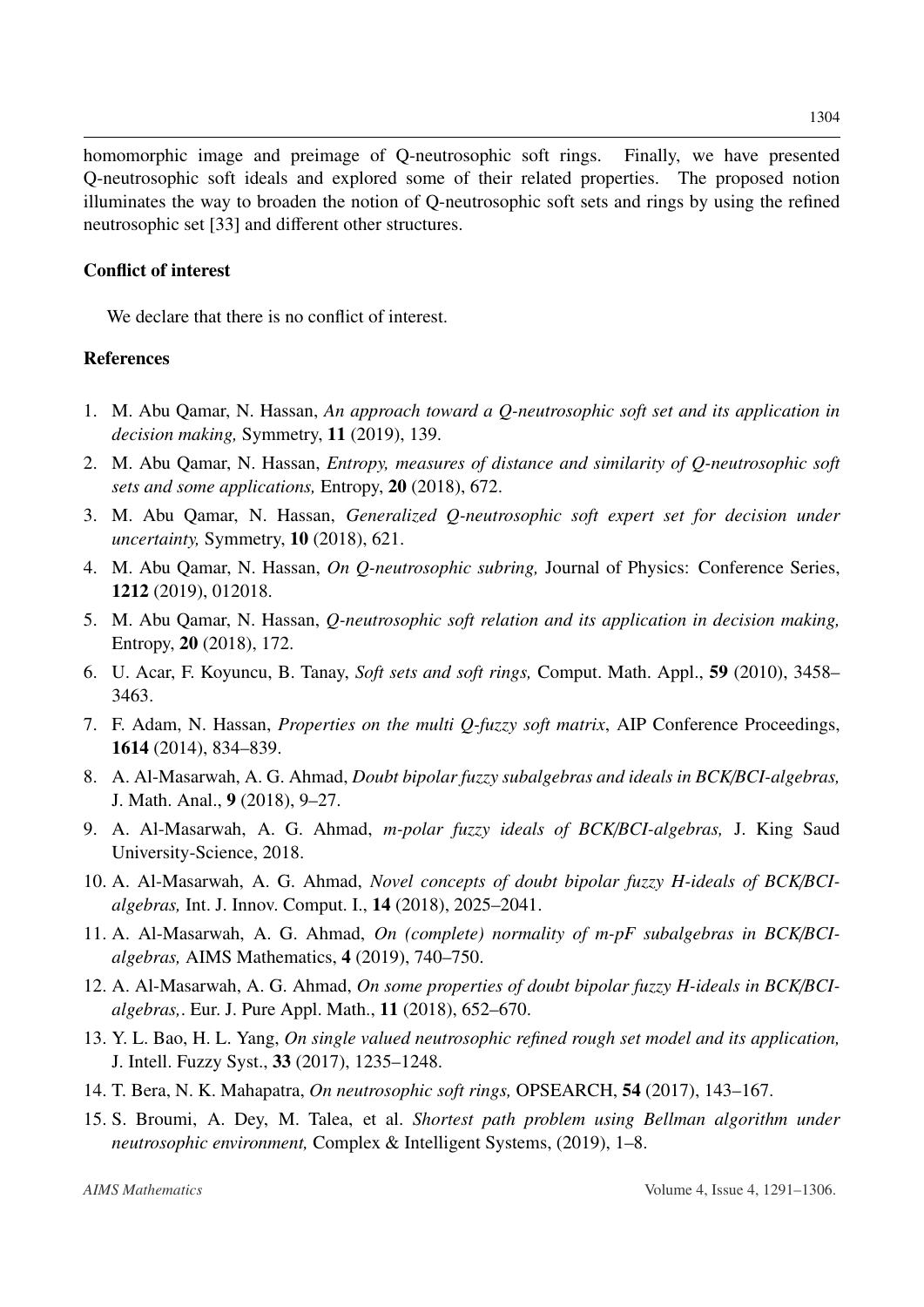- 16. S. Broumi, D. Nagarajan, A. Bakali, et al. *The shortest path problem in interval valued trapezoidal and triangular neutrosophic environment,* Complex & Intelligent Systems, (2019), 1–12.
- <span id="page-14-5"></span>17. S. Broumi, M. Talea, A. Bakali, et al. *Shortest path problem in fuzzy, intuitionistic fuzzy and neutrosophic environment: an overview,* Complex & Intelligent Systems, (2019), 1–8.
- <span id="page-14-14"></span>18. V. Cetkin, H. Aygün, An approach to neutrosophic subgroup and its fundamental properties, J. Intell. Fuzzy Syst., 29 (2015), 1941–1947.
- <span id="page-14-10"></span>19. F. Feng, Y. B. Jun, X. Zhao, *Soft semirings,* Comput. Math. Appl., 56 (2008), 2621–2628.
- <span id="page-14-18"></span>20. J. Ghosh, B. Dinda, T. K. Samanta, *Fuzzy soft rings and fuzzy soft ideals,* Int. J. Pure Appl. Sci. Technol., 2 (2011), 66–74.
- <span id="page-14-6"></span>21. Z. L. Guo, Y. L. Liu, H. L. Yang, *A novel rough set model in generalized single valued neutrosophic approximation spaces and its application,* Symmetry, 9 (2017), 119.
- <span id="page-14-4"></span>22. F. Karaaslan, *Neutrosophic soft sets with applications in decision making,* International Journal of Information Science and Intelligent System, 4 (2015), 1–20.
- <span id="page-14-7"></span>23. F. Karaaslan, *Possibility neutrosophic soft sets and PNS-decision making method,* Appl. Soft Comput., 54 (2017), 403–414.
- <span id="page-14-11"></span>24. F. Karaaslan, *Some properties of AG\*-groupoids and AG-bands under SI-product operation,* J. Intell. Fuzzy Syst., 36 (2019), 231–239.
- <span id="page-14-12"></span>25. F. Karaaslan, K. Kaygısıza, N. Cagman, *On intuitionistic fuzzy soft groups,* Journal of New Results in Sciences, 2 (2013), 72–86.
- <span id="page-14-8"></span>26. Y. L. Liu, H. L. Yang, *Further research of single valued neutrosophic rough sets,* J. Intell. Fuzzy Syst., 33 (2017), 1467–1478.
- <span id="page-14-3"></span>27. P. K. Maji, *Neutrosophic soft set,* Annals of Fuzzy Mathematics and Informatics, 5 (2013), 157– 168.
- <span id="page-14-2"></span>28. D. Molodtsov, *Soft set theory-first results,* Comput. Math. Appl., 37 (1999), 19–31.
- <span id="page-14-17"></span>29. R. Rasuli, *Characterization of Q-fuzzy subrings (Anti Q-fuzzy subrings) with respect to a T-norm (T-conorm),* Journal of Information and Optimization Sciences, 39 (2018), 827–837.
- <span id="page-14-9"></span>30. A. Rosenfeld, *Fuzzy groups,* J. Math. Anal. Appl., 35 (1971), 512–517.
- <span id="page-14-0"></span>31. F. Smarandache, *Neutrosophy. Neutrosophic Probability, Set and Logic,* American Research Press: Rehoboth, IL, USA, 1998.
- <span id="page-14-1"></span>32. F. Smarandache, *Neutrosophic set, a generalisation of the intuitionistic fuzzy sets,* Int. J. Pure Appl. Math., 24 (2005), 287–297.
- <span id="page-14-19"></span>33. F. Smarandache, *n-valued refined neutrosophic logic and its applications to physics,* Progress in Physics, 4 (2013), 143–146.
- <span id="page-14-15"></span>34. A. Solairaju, R. Nagarajan, *A new structure and construction of Q-fuzzy groups,* Advances in Fuzzy Mathematics, 4 (2009), 23–29.
- <span id="page-14-16"></span>35. S. Thiruveni, A. Solairaju, *Neutrosophic Q-fuzzy subgroups,* Int. J. Math. And Appl., 6 (2018), 859–866.
- <span id="page-14-13"></span>36. A. Ullah, I. Ahmad, F. Hayat, et al. *Soft intersection Abel-Grassmann's groups,* Journal of Hyperctructures, 7 (2018), 149–173.